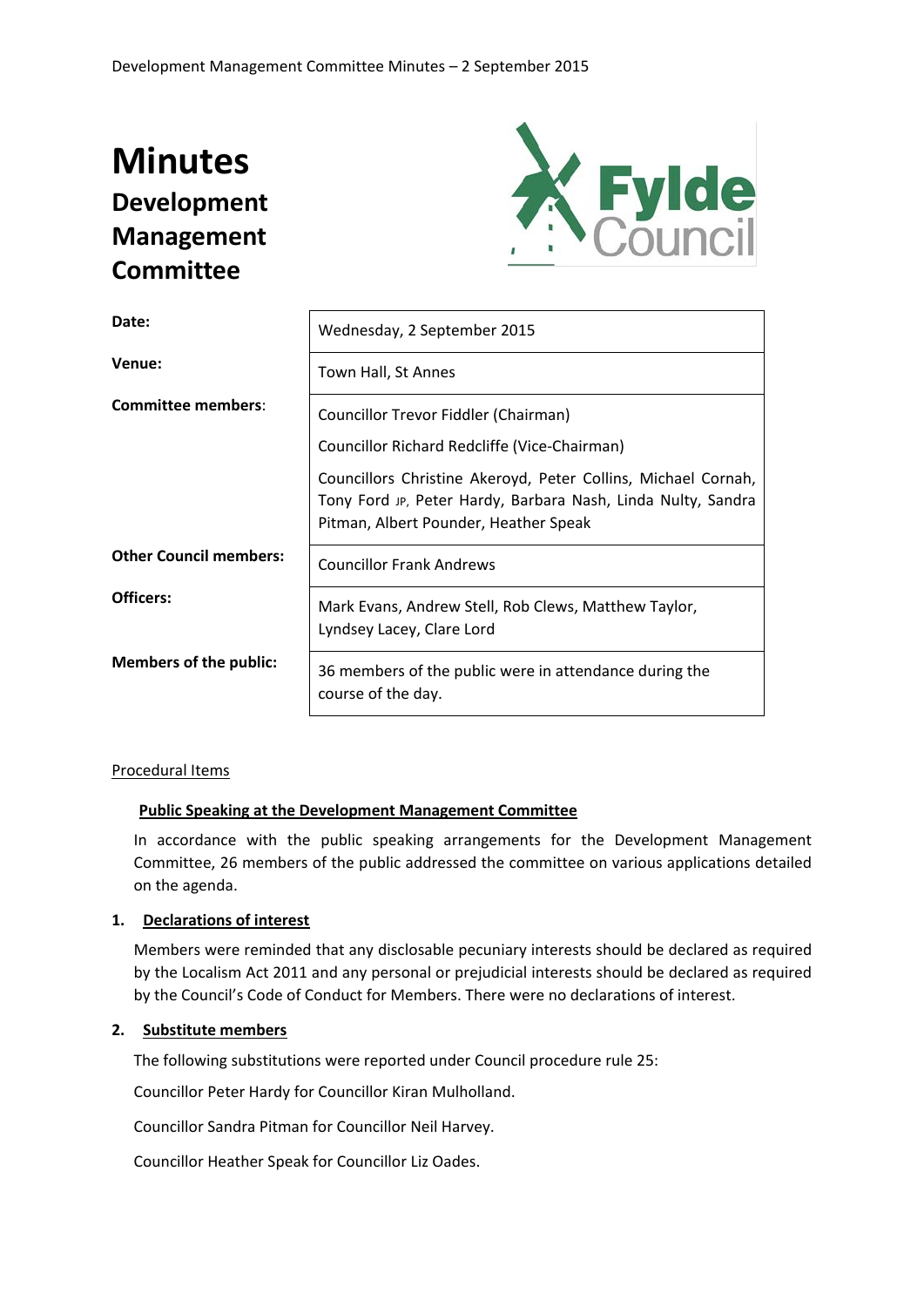# Decision Items

#### **3. Development Management Matters**

The Committee considered the report of Mark Evans (Head of Planning and Regeneration) which set out the various planning applications. A copy of the Late Observation Schedule was circulated at the meeting.

Following detailed consideration of each application, it was RESOLVED to decide the applications as stated in the schedule attached.

(Councillor Albert Pounder was not in attendance during the consideration and voting on planning application no: 15/0366)

(Councillor Albert Pounder was not in attendance for the full presentation on planning application no: 15/0367 and therefore, he did not take part in the consideration or voting on the matter)

(Councillor Ford was not in attendance during the consideration and voting on planning application nos: 15/0065, 15/0165 and 15/0322)

(Councillors Peter Hardy, Linda Nulty and Heather Speak requested that their names be recorded as having voted against the decision to delegate to approve planning application no: 15/0458 relating to Land off Willow Drive, Ribby Road, Wrea Green).

#### **4. List of Appeals Decided**

There were no appeal decisions to report for the period 7 August to 21 August 2015.

-----------------------------------------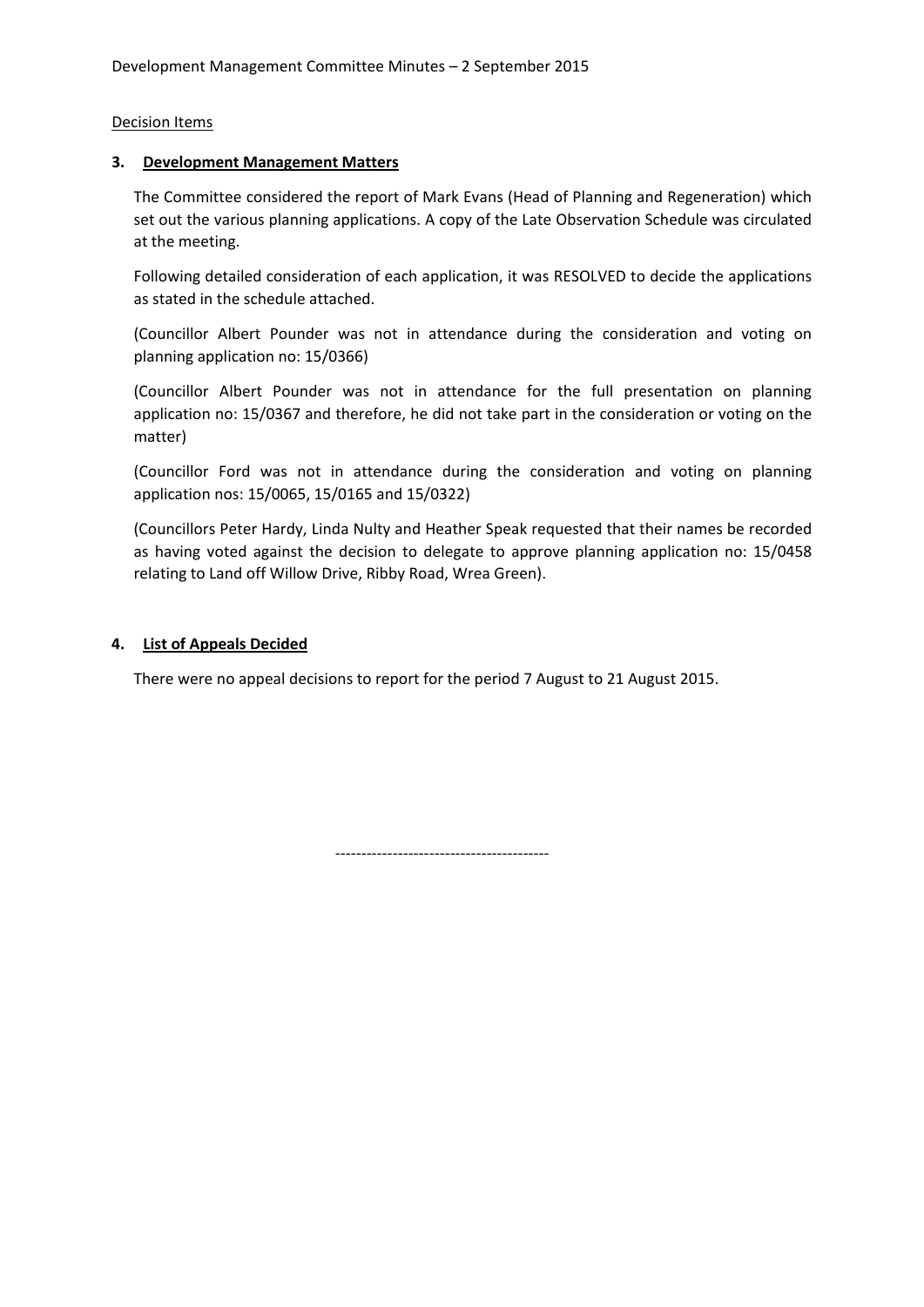# **Fylde Borough Council copyright [2015]**

You may re-use this document/publication (not including logos) free of charge in any format or medium. You must re-use it accurately and not in a misleading context. The material must be acknowledged as Fylde Borough Council copyright and you must give the title of the source document/publication.

Where we have identified any third party copyright material you will need to obtain permission from the copyright holders concerned.

This document/publication was also available on our website at www.fylde.gov.uk

Any enquiries regarding this document/publication should be sent to us at the Town Hall, St Annes Road West, St Annes FY8 1LW, or to [listening@fylde.gov.uk.](mailto:listening@fylde.gov.uk)

--------------------------------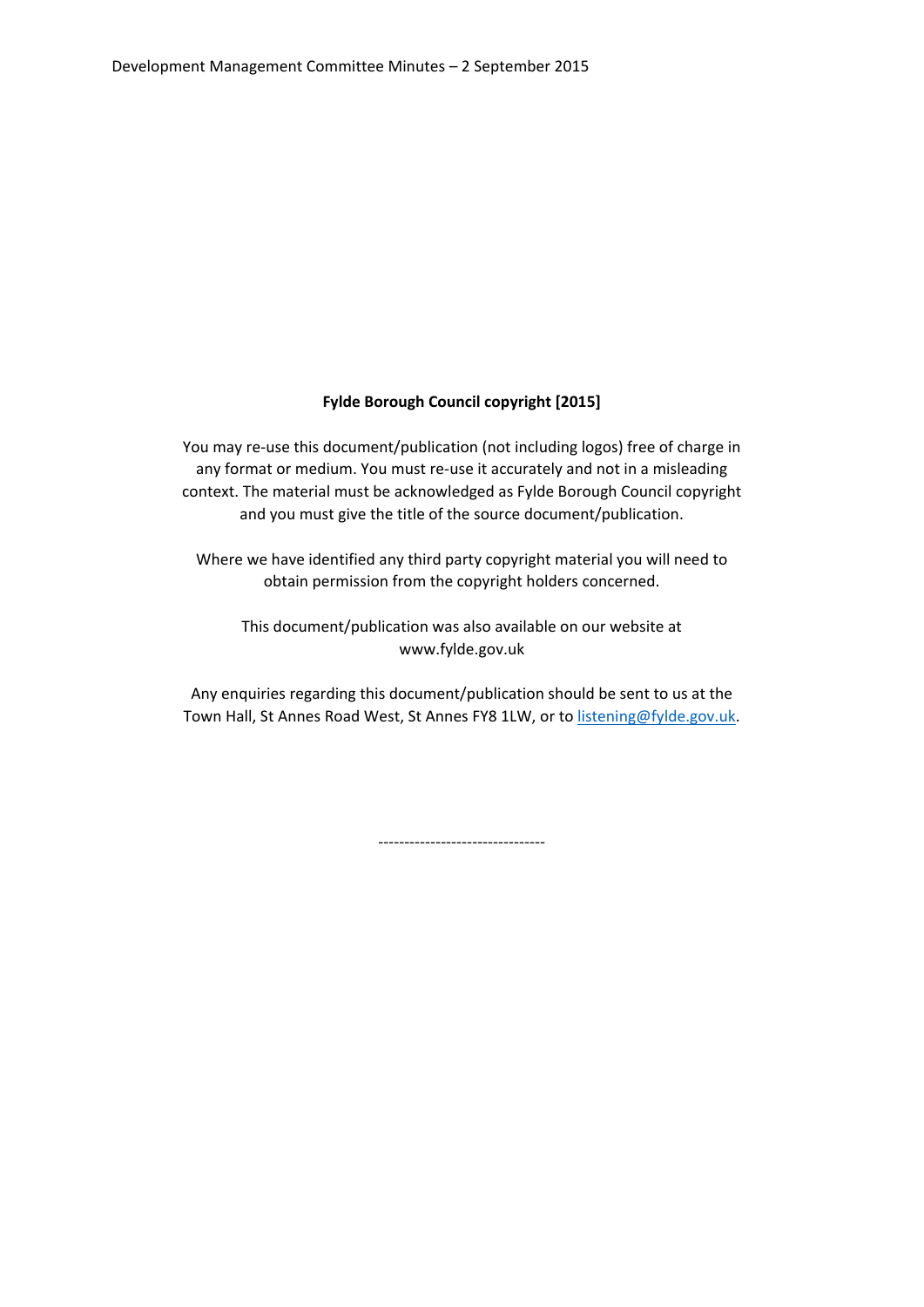# **Development Management Committee Minutes 02 September 2015**

#### **Item Number:** 1

| <b>Application Reference: 15/0065</b> |                     | <b>Type of Application:</b>                                                                                                                                                     | <b>Outline Planning</b><br>Permission |
|---------------------------------------|---------------------|---------------------------------------------------------------------------------------------------------------------------------------------------------------------------------|---------------------------------------|
| Applicant:                            | Beluga Projects Ltd | Agent :                                                                                                                                                                         | <b>NJL Consulting</b>                 |
| Location:                             |                     | LAND NORTH OF BLACKPOOL ROAD, NEWTON WITH CLIFTON                                                                                                                               |                                       |
| <b>Proposal:</b>                      | RESERVED)           | OUTLINE APPLICATION FOR RESIDENTIAL DEVELOPMENT OF UP TO 55<br>DWELLINGS WITH ACCESS, PUBLIC OPEN SPACE AND ASSOCIATED<br>INFRASTRUCTURE (ACCESS APPLIED FOR WITH OTHER MATTERS |                                       |

#### **Decision**

Outline Planning Permission: - Refused

#### **Reasons**

- 1 Notwithstanding the council's current shortfall in housing supply being such that it cannot demonstrate the 5 year supply required by paragraph 47 of the National Planning Policy Framework (NPPF) it is not considered that this scheme delivers sustainable residential development, and creates harm to a degree that ensures it does not benefit from the support for such schemes that is described in para 14 of NPPF. Accordingly the application is to be determined against Policy SP2 of the Fylde Borough Local Plan and is in conflict with that Policy. The specific areas of harm are:
	- a. That the development involves the loss of the open aspect to the setting of Clifton as seen when approaching from the south, east and west. In doing so it will adversely affect the visual character of the area and the perception of the village as a small scale rural village in a countryside setting.
	- b. The proposal to introduce an access point to Blackpool Road to serve the development, and particularly the significant length of hedgerow and mature trees that are to be removed to facilitate that access and the necessary visibility splays will cause harm to the rural character of the area, and to users of this main route though the borough
	- c. The application site and its vehicular access arrangements are such that it is generally detached from the remainder of the village where its residents are less likely to see themselves as part of that rural community and so look elsewhere for their use of services thereby limiting the contribution that they make to supporting the vitality of Clifton as a rural community.
	- d. The site does not represent a logical location for settlement growth in that the development is not well located to the services that are available in Clifton as it only offers a footpath link to the village and provides no certainty as to how that is to be improved for safe, convenient,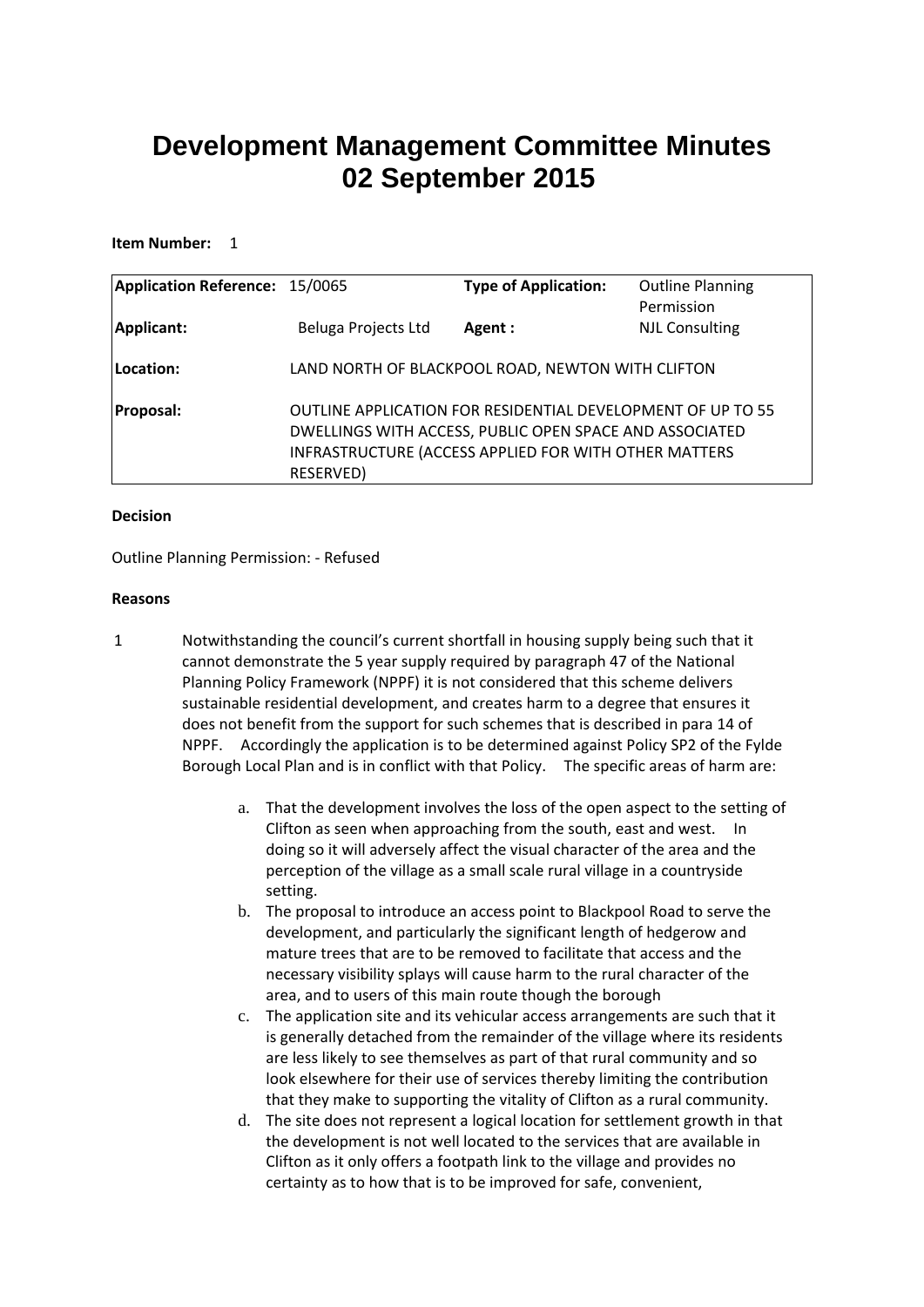mobility-friendly access.

- e. The scale of the development proposed is excessive for the reasonable local growth needs of Clifton and cannot be supported by the services that are available within that small rural village
- 2 The location of the access on the inside of a bend to a distributor road that is subject to a 50 mph speed limit necessitates the provision of a wide access with 4.5m x 160m visibility splays in both directions. These works, or those required to secure a lesser visibility splay of 2.4m x 160m as indicated in the submission drawings, would require the removal of a significant length of the existing native species hedgerow that defines the edge of the highway and the trees protected by TPO 2015 No. 7 which stand within that hedgerow. This will cause a visual harm to the character of the area and conflicts with the requirements of criteria 9 of Policy HL2 of the Fylde Borough Local Plan in that such access arrangements are not satisfactory, with paragraph 32 of the National Planning Policy Framework (NPPF) that such access arrangements are not suitable, and with Policy EP12 of the Fylde Borough Local Plan which protects trees and hedgerows that make a positive contribution to the landscape character of the area.
- 3 The proposal will generate an additional number of primary and secondary school aged children in the village at a time when there is anticipated to be a shortfall in capacity within local schools for their education needs to be accommodated. This is as a consequence of a combination of: the number of school places that will be available, the existing population making demands on those school places, and the granting of other planning permissions in the area that will also contribute children that will make demands on the available school places.

Policy CF2 of the Fylde Borough Local Plan enables a developer to make contributions to enhance education capacity to meet the requirements of their development, but in the absence of any such agreement being in place the shortfall of school places and lack of any mechanism to increase their supply means that the application is contrary to Policy CF2, which is consistent with paragraph 72 of the National Planning Policy Framework (NPPF) which refers to the need for a sufficient choice of school places to be available meet the needs of existing and new communities.

4 That the application is not supported by any survey information, either from primary or secondary sources, regarding the use of the site and adjacent fields by bird species that contribute to the designation of the Ribble and Alt Estuaries Special Protection Area and Ramsar site. With the functional linkage that exists between the site and this SPA the absence of such survey information prevents the council from being able to be satisfied that the proposed development will not cause these birds to be displaced or disturbed to a degree that would have an adverse impact on the species that contribute to the designation of these sites. Accordingly the proposal is contrary to the requirements if the Habitat Regulations, to Policy EP15 of the Fylde Borough Local Plan, and paragraph 118 of the National Planning Policy Framework (NPPF). In such circumstances the presumption in favour of sustainable development is also outweighed as explained in paragraph 119 of NPPF.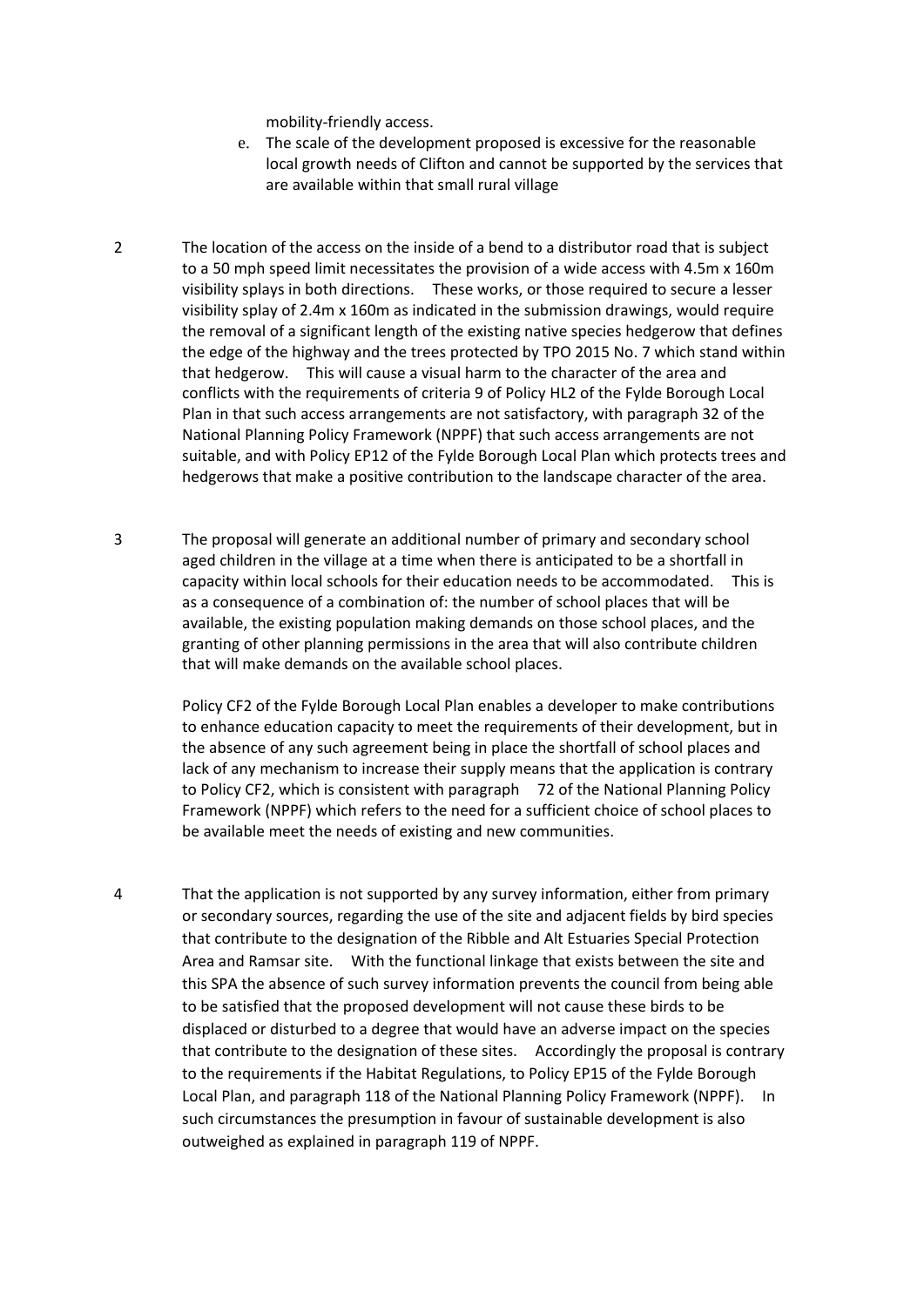# **Informative notes:**

- 1. The Local Planning Authority (LPA), in reaching this decision, has followed the guidance in paragraphs 186 and 187 of the National Planning Policy Framework. The Framework advises that the LPA should work proactively with applicants to secure developments that improve the economic, social and environmental conditions of the area. This has been demonstrated by:
	- 1. Actively engaging in pre-application discussions with the applicant to try and find solutions to problems
	- 2. Providing advice to the applicant/agent during the course of the application on potential problems and possible solutions
	- 3. Securing revised plans during the course of the application which have overcome initial problems

#### **Item Number:** 2

| Application Reference: 15/0165 |                     | <b>Type of Application:</b>                                | <b>Outline Planning</b> |
|--------------------------------|---------------------|------------------------------------------------------------|-------------------------|
|                                |                     |                                                            | Permission              |
| Applicant:                     | c/o Cassidy +Ashton | Agent :                                                    | Cassidy + Ashton Group  |
|                                | Group Ltd.          |                                                            | Ltd.                    |
| Location:                      |                     | LAND EAST OF ROWAN CLOSE, ASH LANE, NEWTON WITH CLIFTON    |                         |
|                                |                     |                                                            |                         |
| <b>Proposal:</b>               |                     | OUTLINE APPLICATION FOR RESIDENTIAL DEVELOPMENT OF 30      |                         |
|                                |                     | DWELLINGS (ACCESS APPLIED FOR WITH OTHER MATTERS RESERVED) |                         |

#### **Decision**

Outline Planning Permission: - Approved subject to the completion of a planning obligation under Section 106 of the Town and Country Planning Act to secure:

- A commuted sum payment to the County Council for the provision of 11 Primary School places at Lea Community Primary School in accordance with Fylde Borough Local Plan policy CF2 and the National Planning Policy Framework;
- A commuted sum payment of £1,000 per dwelling towards the provision, improvement and/or future maintenance of open space off site at William Pickles Park in accordance with the requirements of Fylde Borough Local Plan policy TREC17; and
- The provision, tenure, delivery mechanism, occupation criteria and phasing for 30% of the dwellings to be offered as affordable housing (as defined in the National Planning Policy Framework) on site in accordance with the requirements of policy H4 of the Revised Preferred Options Local Plan and the National Planning Policy Framework.

The planning permission is to be subject to the following conditions (or any amendment to the wording of these conditions or additional conditions that the Head of Planning & Regeneration believes is necessary to make otherwise unacceptable development acceptable):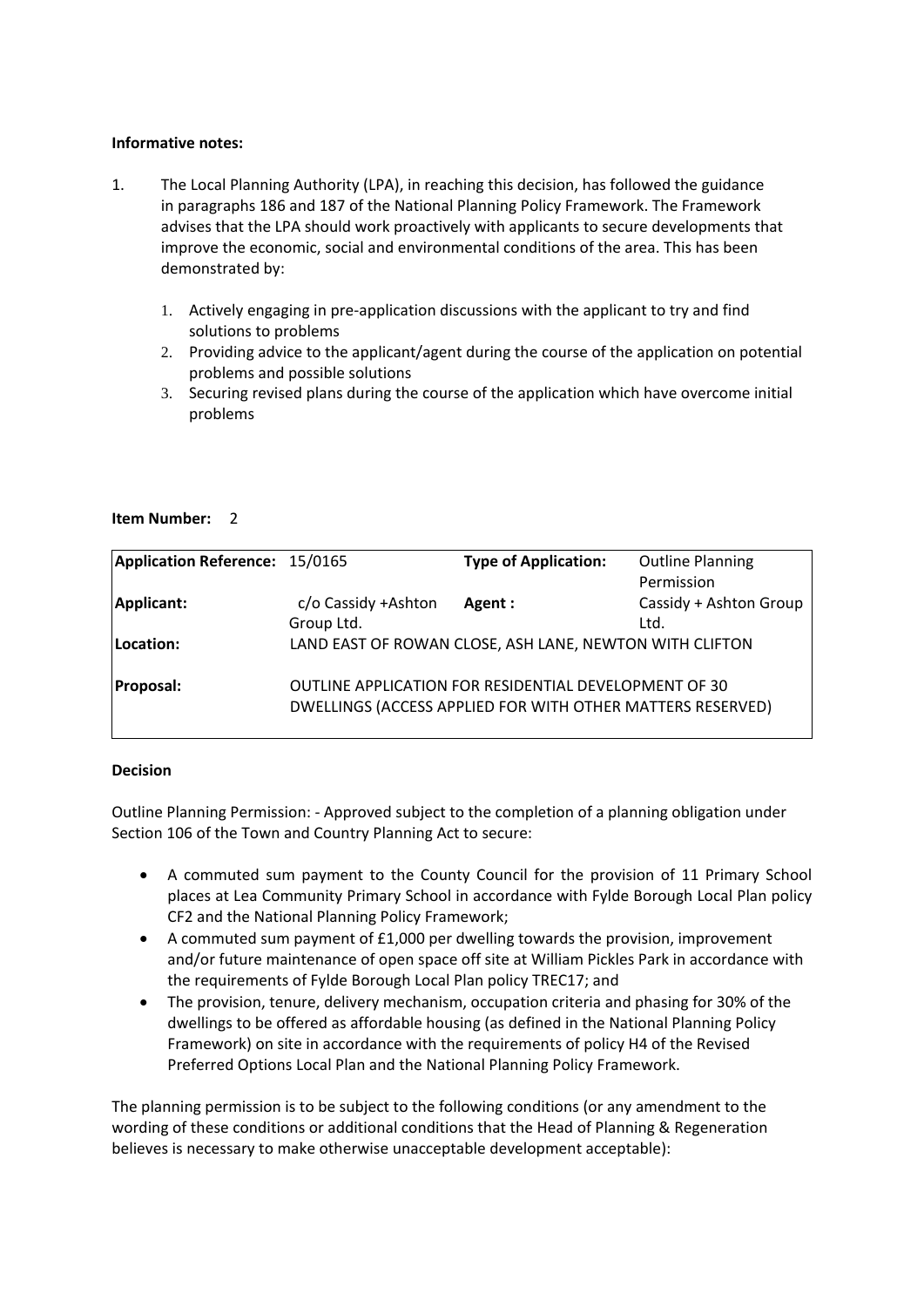#### **Conditions and Reasons**

1 Application for approval of reserved matters must be made not later than the expiration of three years beginning with the date of this permission and the development must be begun not later than: (i) the expiration of three years from the date of this permission; or (ii) two years from the date of approval of the last of the reserved matters to be approved.

> Reason: To comply with the requirements of section 92 of the Town and Country Planning Act 1990 as amended by Section 51 of the Planning and Compulsory Purchase Act 2004.

2 The approval of the Local Planning Authority shall be sought in respect of the following matters before the development is commenced:- the layout of the development, the scale and external appearance of the buildings and the landscaping of the site.

> Reason: The application is granted in outline only under the provisions of Article 4 of the Town and Country Planning (Development Management Procedure) Order 2015 and details of the matters referred to in the condition have not been submitted for consideration.

- 3 This permission relates to the following plans:
	- Drawing no. 8321-L01 Location plan.
	- Drawing no. 8321-P21 Preliminary Proposals.

Notwithstanding the requirements of condition 2 of this permission, any application for reserved matters shall accord with the outline permission insofar as it relates to matters of access and the maximum number of dwellings.

Reason: The application is granted in outline only in accordance with the provisions of Article 4 of the Town and Country Planning (Development Management Procedure) Order 2015. Access has been applied for and any application for reserved matters must be in accordance with and/or not exceed the parameters established as part of this permission.

4 Details of finished floor levels and external ground levels for each plot shall be submitted to and approved in writing by the Local Planning Authority before any development at that plot takes place. The development shall thereafter be implemented in accordance with the duly approved details.

Reason: In order to ensure a satisfactory relationship between the new dwellings and between the development and surrounding buildings in the interests of residential and visual amenity and to minimise flood risk in accordance with the requirements of Fylde Borough Local Plan policies HL2 and EP30, and the National Planning Policy Framework.

5 No development shall take place until a scheme for the disposal of foul and surface water from the site has been submitted to and approved in writing by the Local Planning Authority. Unless otherwise agreed in writing with the Local Planning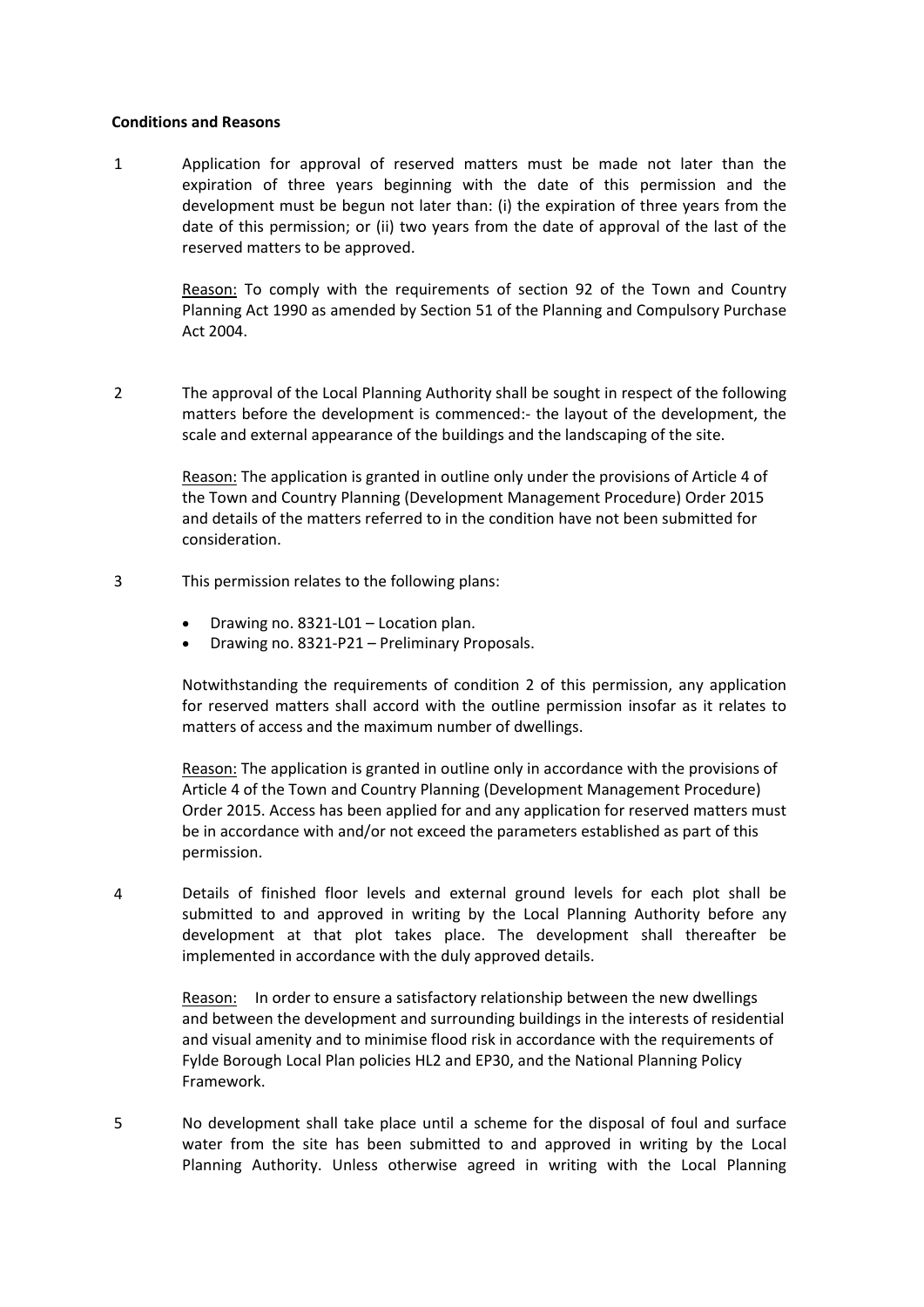Authority, the scheme shall include:

- (i) separate systems for the disposal of foul and surface water;
- (ii) a detailed drainage strategy to demonstrate that the post-development surface water discharge rate to any soakaway, watercourse or sewer does not exceed the pre-development (greenfield) rate. The drainage strategy shall include information regarding: (a) the peak surface water runoff rate from the development for the 1 in 1 year rainfall event and the 1 in 100 year (+30% climate change allowance) rainfall event (including demonstration that the peak post-development runoff rate does not exceed the peak pre-development greenfield runoff rate for the same event); and (b) any necessary flow attenuation measures and the use of SUDS where appropriate;
- (iii) details of the measures taken to prevent flooding and pollution of any receiving groundwater and/or surface waters (including watercourses) and of any off-site works required to ensure adequate discharge of surface water without causing flooding or pollution (including refurbishment of existing culverts and headwalls or removal of unused culverts where applicable);
- (iv) flood water exceedance routes, both on and off site;
- (v) means of access for maintenance and easements (where applicable);
- (vi) a timetable for implementation, including any phasing of works;
- (vii) a management and maintenance plan for the lifetime of the development which, as a minimum, shall include the arrangements for adoption by an appropriate public body or statutory undertaker, management and maintenance by a Residents' Management Company, arrangements concerning appropriate funding mechanisms for the ongoing maintenance of all elements of any sustainable drainage system (including mechanical components), ongoing inspections relating to performance and asset condition assessments, operation costs, regular maintenance, remedial works and irregular maintenance caused by less sustainable limited life assets or any other arrangements to secure the operation of the surface water drainage scheme throughout its lifetime.

The scheme shall be implemented in accordance with the duly approved details before any of the dwellings are first occupied, or within any other timescale first agreed in writing with the Local Planning Authority.

Reason: To ensure that the development is not at risk of flooding and does not increase flood risk elsewhere, and that adequate measures are put in place for the disposal of foul and surface water in accordance with the requirements of Fylde Borough Local Plan policies EP25 and EP30, and the National Planning Policy Framework.

6 No development shall take place until a scheme to demonstrate how the ordinary watercourse which runs along the western boundary of the site and the culvert which runs along its southern boundary will be incorporated into the development has been submitted to and approved in writing by the Local Planning Authority. Such a scheme shall include investigations to establish the location, status, route, size, depth and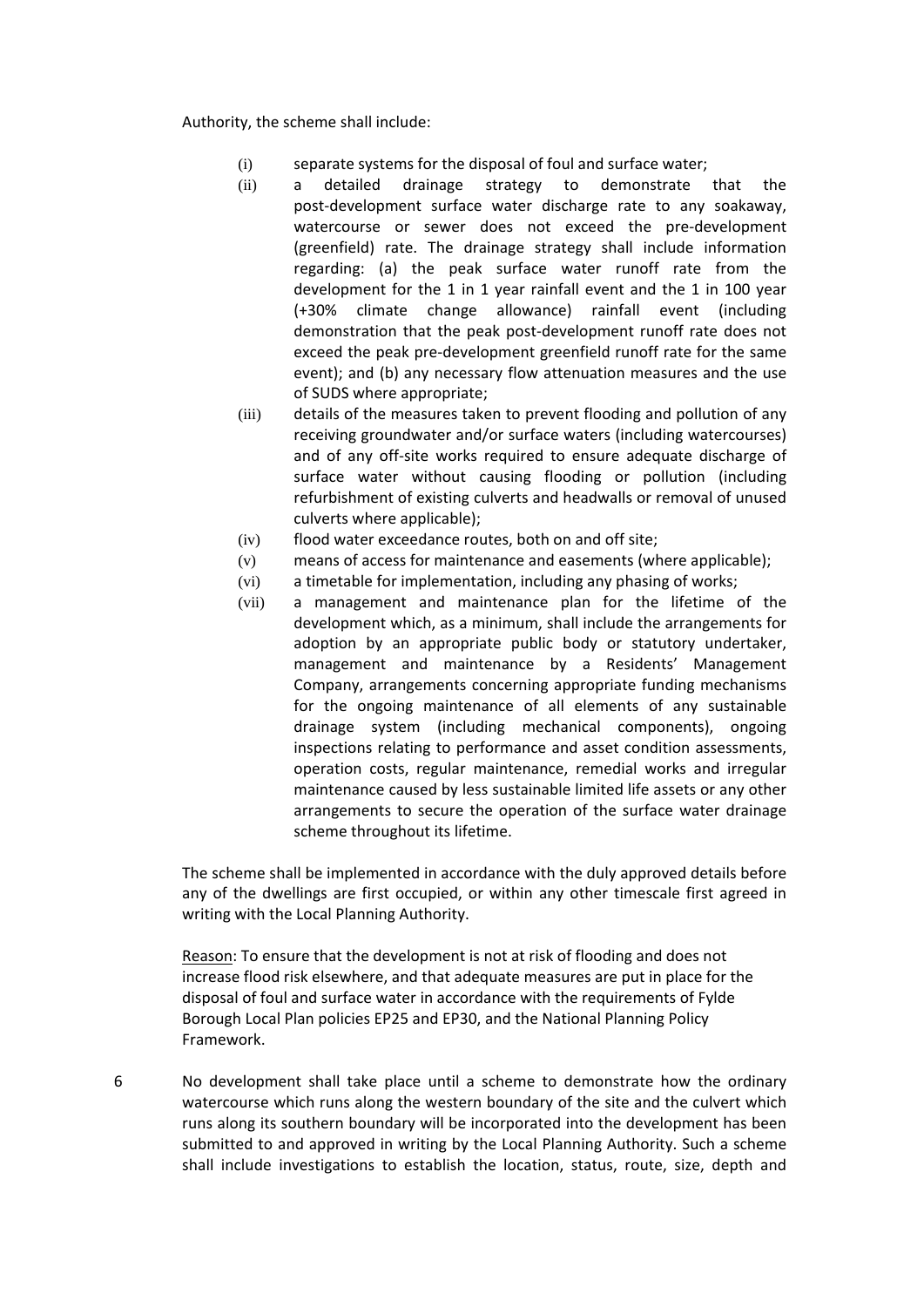condition of the watercourse/culvert, the location of any buildings in relation to the watercourse/culvert and details of an appropriate buffer to be maintained with the watercourse and/or culvert. The development shall thereafter be implemented in full accordance with the duly approved scheme.

Reason: In order that the development is not at risk of flooding and does not increase flood risk elsewhere, and to ensure adequate protection of the watercourse (including a satisfactory buffer with any new buildings) in accordance with the requirements of Fylde Borough Local Plan policies EP25 and EP30, and the National Planning Policy Framework.

7 Notwithstanding the requirements of condition 3 of this permission, no above ground works shall take place until a scheme for the design, construction and drainage of the site access (the position of which is shown on drawing no. 8321-P21) has been submitted to and approved in writing by the Local Planning Authority. The scheme shall make provision for a minimum visibility splay of 2.4 metres x 45 metres in both directions at the junction of the site access with Ash Lane. The site access shall be constructed in full accordance with the duly approved scheme and made available for use before any of the dwellings hereby approved are first occupied. Notwithstanding the provisions of the Town and Country Planning (General Permitted Development)(England) Order 2015 (or any equivalent order following the revocation or re-enactment thereof) the visibility splay shall thereafter be kept free of any obstructions (including buildings, walls, fences, hedges, trees, shrubs or any other obstruction).

Reason: To ensure safe and convenient access to the site for vehicular traffic and to achieve a satisfactory standard of engineering works in accordance with the requirements of Fylde Borough Local Plan policy HL2 and the National Planning Policy Framework.

8 No above ground works shall take place until a scheme showing details of the siting, layout, design, construction and drainage for the following highway improvement works has been submitted to and approved in writing by the Local Planning Authority:

(i) The widening of the carriageway of Ash Lane to 5.5 metres along its northern flank between Rowan Close and the site access (the extent of which is shown on drawing no. 8321-P21 and the plan titled 'Proposed Off-Site Highway Improvements' appended to the Transport Statement by VTC dated 5th January 2015). (ii) The provision of a minimum 1.8 metre wide footway alongside the widened section of carriageway detailed in (i) (the extent of which is shown on drawing no. 8321-P21 and the plan titled 'Proposed Off-Site Highway Improvements' appended to the Transport Statement by VTC dated 5th January 2015).

(iii) The provision of street lighting on Ash Lane between Rowan Close and the site access.

(iv) The upgrading of two existing bus stops on Preston Old Road located at/adjacent to the junctions with Lodge Lane (eastbound) and Silver Street (westbound) to include provisions for raised boarders, together with associated road markings and signs.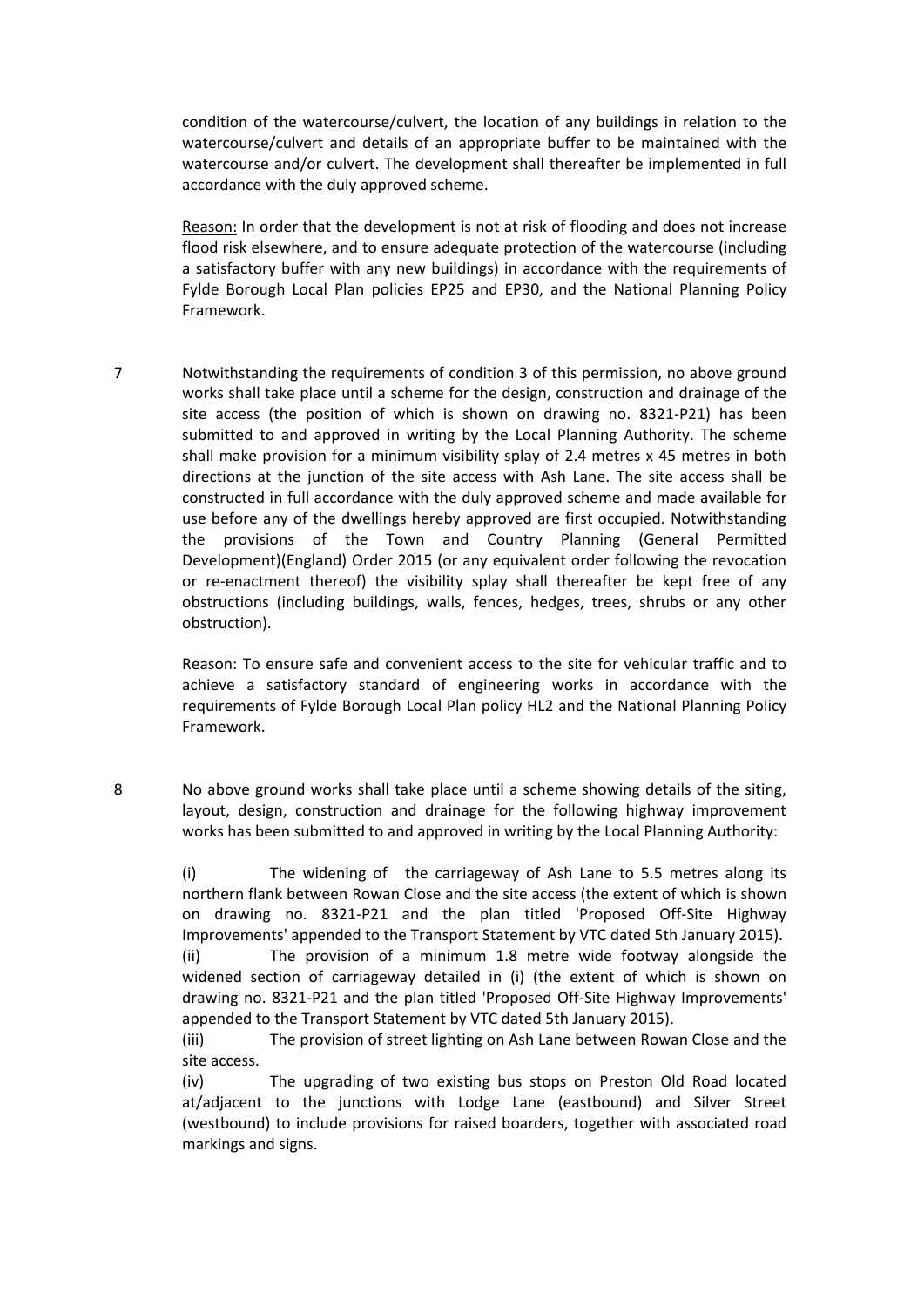The highway improvement works in the duly approved scheme shall be implemented and made available for use before any of the dwellings hereby approved are first occupied.

Reason: To secure improvements to the highway and public transport network in order to ensure safe and convenient access and circulation for pedestrian and vehicle traffic and to prevent obstruction of the highway in the interests of road safety, and to promote modal shift and increased use of public transport in accordance with the requirements of Fylde Borough Local Plan policies HL2 and TR1, and the National Planning Policy Framework.

9 No development shall take place until a Construction Method Statement (CMS) has been submitted to and approved in writing by the Local Planning Authority. The CMS shall include details of the following: - (i) hours for site preparation, delivery of materials and construction; (ii) the parking of vehicles of site operatives and visitors; (iii) loading and unloading of plant and materials; (iv) storage of plant and materials used in constructing the development; (v) the erection and maintenance of security hoarding; (vi) wheel washing facilities; (vii) measures to control the emission of dust and dirt during construction; and (viii) a scheme for recycling/disposing of waste resulting from construction works. The duly approved CMS shall be adhered to throughout the construction period.

> Reason: In order to ensure that appropriate measures are put in place to limit noise, nuisance and disturbance to the occupiers of neighbouring dwellings during the construction of the development in accordance with the requirements of Fylde Borough Local Plan HL2, EP27 and the National Planning Policy Framework.

10 Notwithstanding any details contained within the application, no development shall take place until a comprehensive method statement identifying how Great Crested Newts are to be safeguarded during the construction period and appropriate mitigation measures (including habitat compensation and enhancement) are to be incorporated into the development has been submitted to and approved in writing by the Local Planning Authority. The method statement shall demonstrate compliance with the principles of (but not be limited to) the Mitigation Strategy outlined in section 5.1 of the Great Crested Newt Survey by Simply Ecology Limited dated July 2015. The duly approved method statement shall be implemented in full accordance with the details, recommendations and timescales contained therein and any mitigation measures shall be fully implemented before any of the dwellings hereby approved are first occupied, and retained as such thereafter.

> Reason: To ensure that adequate mitigation measures are introduced as part of the development in order that it does not adversely affect the favourable conservation status of any protected species and to ensure the provision of appropriate habitat compensation in accordance with the requirements of Fylde Borough Local Plan policy EP19, the National Planning Policy Framework, the Conservation of Habitats and Species Regulations 2010 and the Wildlife and Countryside Act 1981 (as amended).

11 Any application which seeks approval for the reserved matter of landscaping pursuant to condition 2 of this permission shall include a scheme which demonstrates compliance with the principles of the landscape strategy indicated on drawing no. 8321-P21. The scheme shall include, but not be limited to, the following details: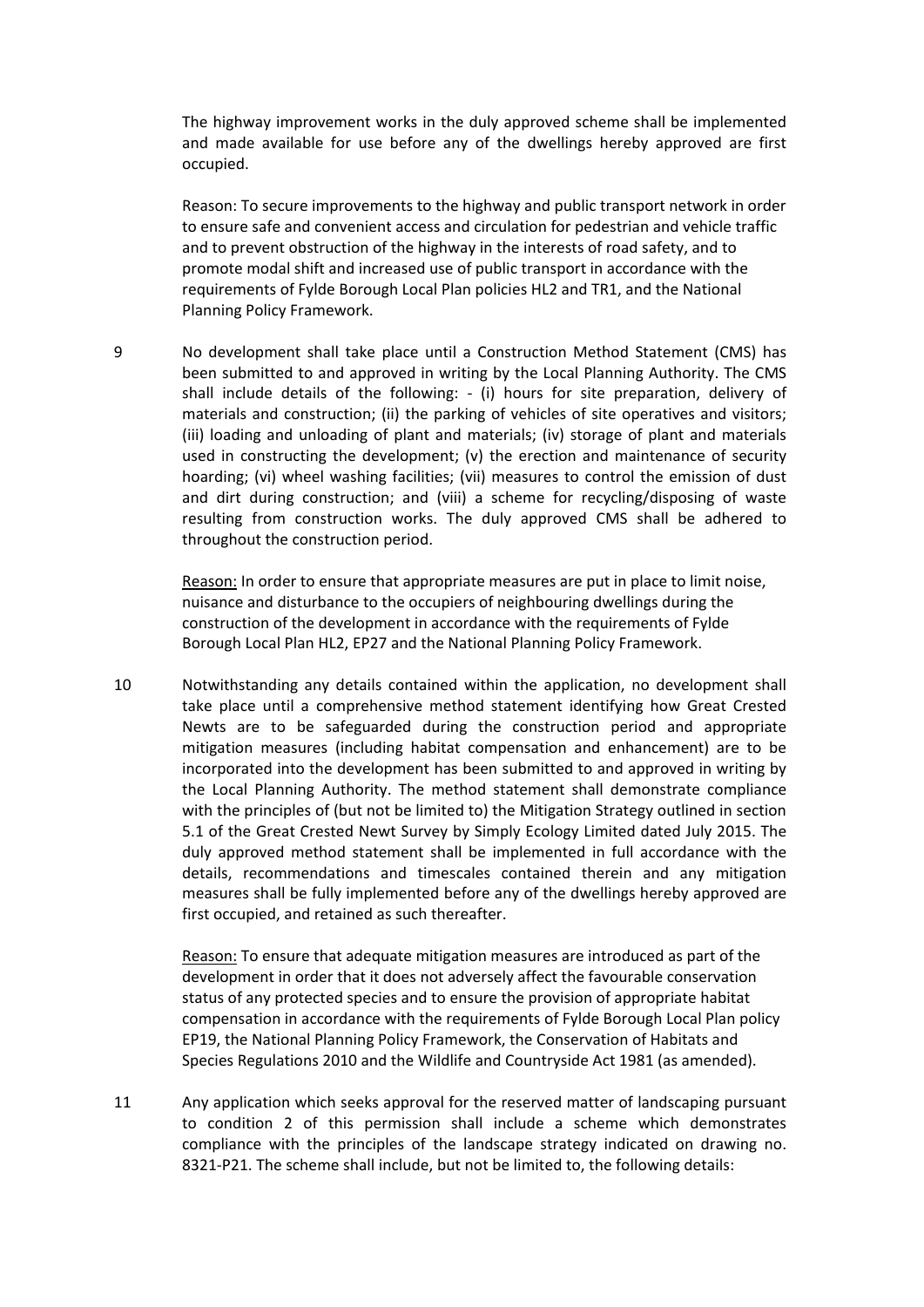- (i) the extent of existing hedgerows and other vegetation on/overhanging the site to be retained;
- (ii) a compensatory planting scheme to replace any trees or hedgerows to be removed as part of the development;
- (iii) the introduction of landscaping buffers along the northern and western boundaries of the site;
- (iv) the introduction of additional planting within the site which forms part of the internal development layout and does not fall within (i) to (iii);
- (v) the type, size, species, siting, planting distances and the programme of planting of hedgerows, trees and shrubs.

The duly approved landscaping scheme shall be carried out during the first planting season after the development is substantially completed and the areas which are landscaped shall be retained as landscaped areas thereafter. Any trees or shrubs removed, dying, being severely damaged or becoming seriously diseased within three years of planting shall be replaced by trees or shrubs of similar size and species to those originally required to be planted.

Reason: To ensure that a suitable landscaped buffer is introduced between the site and adjoining land in order to soften the development's visual impact on the open countryside and surrounding occupiers, and to ensure the introduction of appropriate compensatory landscaping and habitat replacement as part of the development in accordance with the requirements of Fylde Borough Local Plan policies HL2, EP10, EP12, EP14, EP18, EP19 and the National Planning Policy Framework.

12 No development shall take place until a Construction Exclusion Zone has been formed around the Root Protection Areas of those trees/hedgerows identified as being retained as part of the landscaping scheme submitted pursuant to condition 11 (i). The Construction Exclusion Zone shall be provided in the form of protective fencing of a height and design which accords with the requirements BS 5837: 2012 and shall be maintained as such during the entirety of the construction period.

> Reason: To protect existing trees and hedgerows to the periphery of site which are to be retained as part of the development in accordance with the requirements of Fylde Borough Local Plan policy EP12.

13 No clearance of trees and shrubs in preparation for or during the course of development shall take place during the bird nesting season (March - July inclusive) unless an ecological survey has first been submitted to and approved in writing by the Local Planning Authority which demonstrates that the vegetation to be cleared is not utilised for bird nesting. Should the survey reveal the presence of any nesting species, then no clearance of trees and shrubs shall take place until a methodology for protecting nest sites during the course of the development has been submitted to and approved in writing by the Local Planning Authority. Nest site protection shall thereafter be provided in accordance with the duly approved methodology.

> Reason: In order to prevent any habitat disturbance to nesting birds in accordance with Fylde Borough Local Plan policy EP19, the provisions of the Wildlife and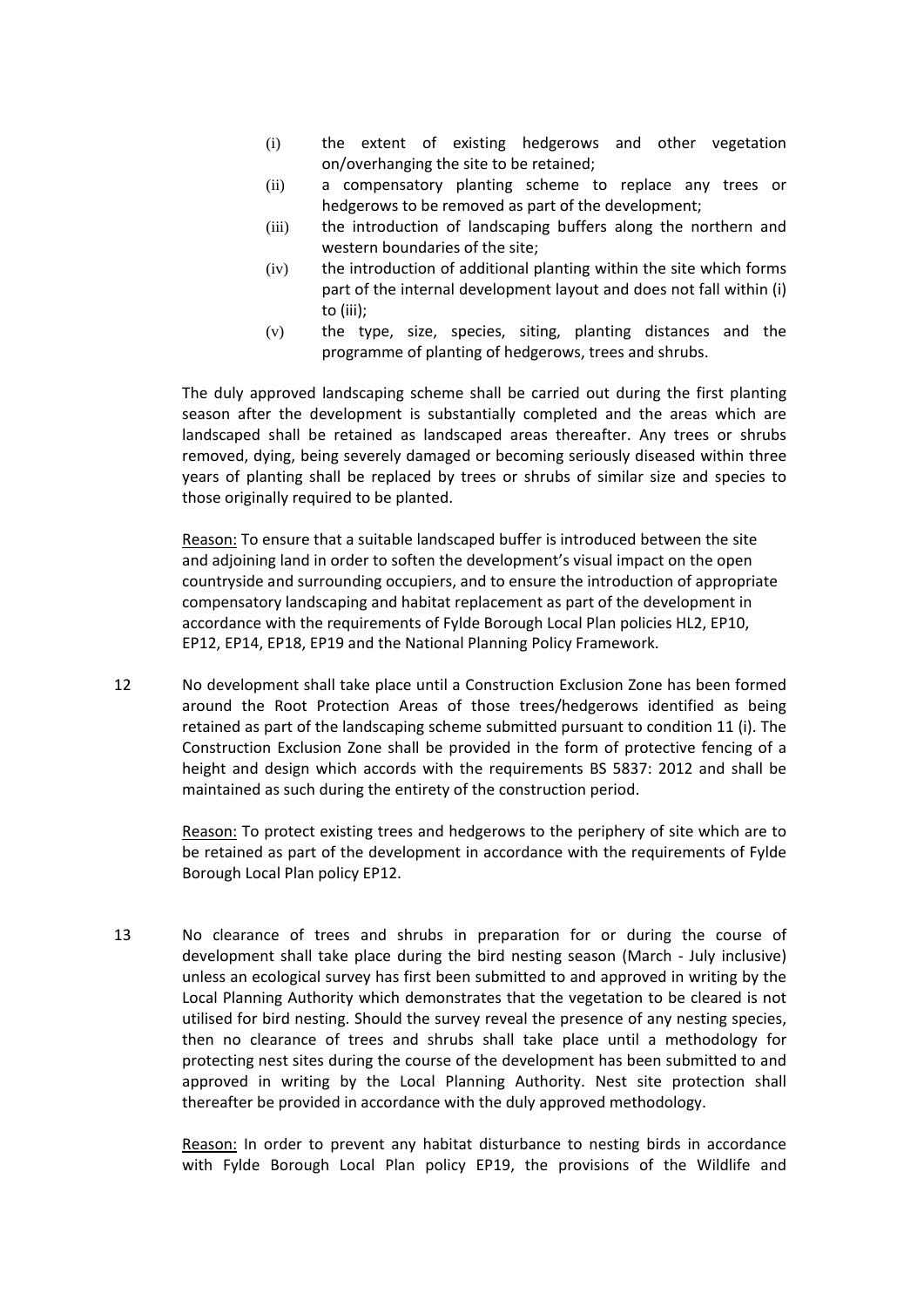Countryside Act 1981 (as amended) and the National Planning Policy Framework.

#### **Informative notes:**

- 1. In addition to the requirements of condition 10 of this permission, the applicant is advised that, in accordance with the Conservation of Habitats and Species Regulations 2010, a licence will be required from Natural England for any development which is likely to affect any protected species.
- 2. With regard to the requirements of conditions 7 and 8 of this permission, the applicant is advised to contact Lancashire County Council's Highways Service in order to determine the need for section 38 and/or 278 Agreements under the Highways Act (1980) to secure the adoption of the new access road and for any engineering works within the adopted highway, before any development takes place.
- 3. The development is shown to be adjacent to or affect Electricity North West operational land or electricity distribution assets. Where the development is adjacent to operational land the applicant must ensure that the development does not encroach over either the land or any ancillary rights of access or cable easements. The applicant should verify such details by contacting Electricity North West, Estates and Wayleaves, Frederick Road, Salford, Manchester M6 6QH. Should there be a requirement to divert the apparatus because of the proposed works, the cost of such a diversion would usually be borne by the applicant. The applicant should be aware of Electricity North West's requirements for access to inspect, maintain, adjust, repair, or alter any of their distribution equipment. This includes carrying out works incidental to any of these purposes and this could require works at any time of day or night. Electricity North West's Electricity Services Desk (Tel No. 0800 195 4141) will advise on any issues regarding diversions or modifications.
- 4. Electricity North West offers a fully supported mapping service for their electricity assets. This is a service which is updated by their Data Management Team (Tel No. 0800 195 4749) and it is recommended that the applicant gives this early consideration in project design. It is the applicant's responsibility to demonstrate the exact relationship on site between any assets that may cross the site and any proposed development.
- 5. The Local Planning Authority (LPA), in reaching this decision, has followed the guidance in paragraphs 186 and 187 of the National Planning Policy Framework. The Framework advises that the LPA should work proactively with applicants to secure developments that improve the economic, social and environmental conditions of the area. This has been demonstrated by:
	- 1. Providing advice to the applicant/agent during the course of the application on potential problems and possible solutions
	- 2. Securing revised plans during the course of the application which have overcome initial problems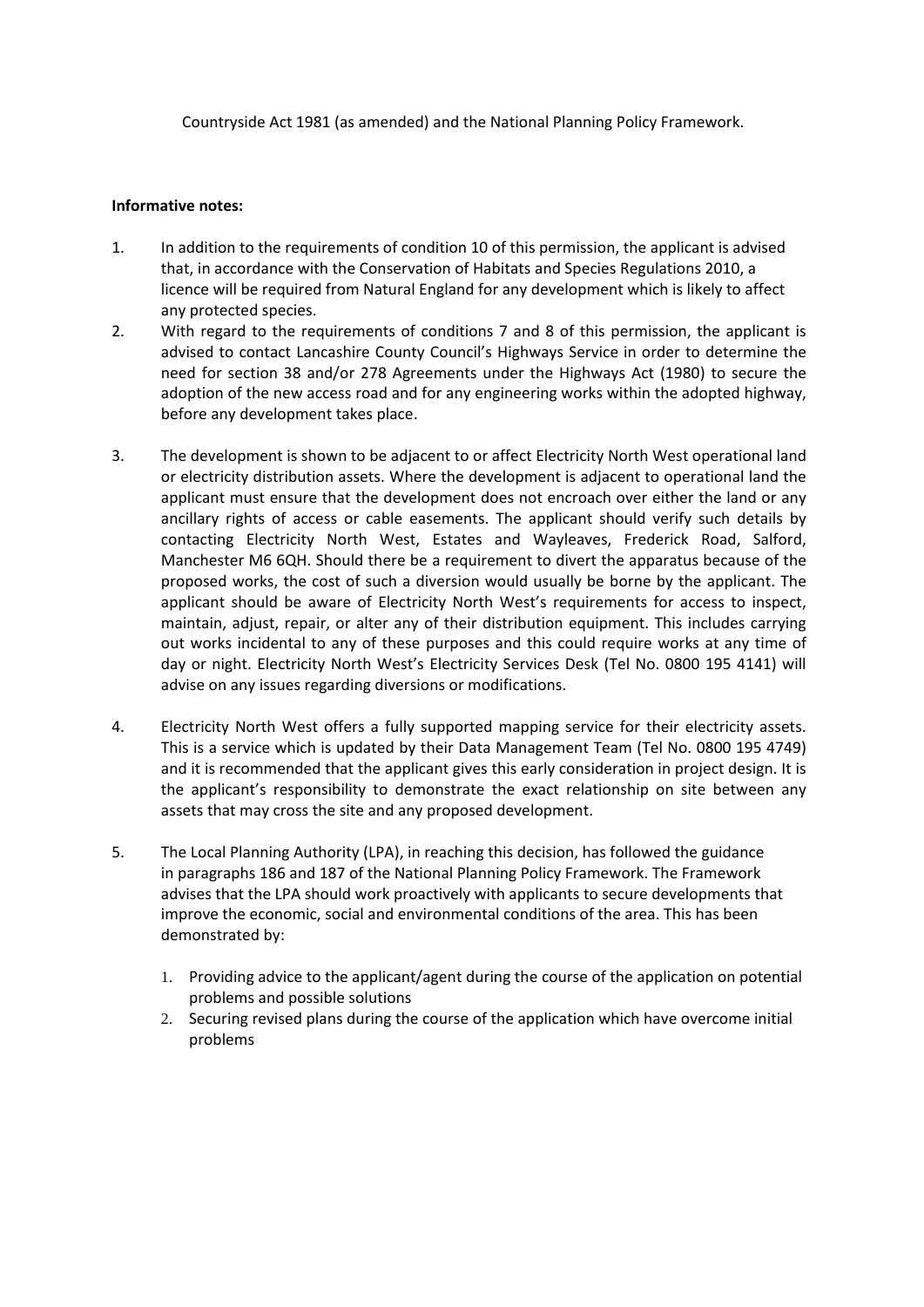#### **Item Number:** 3

| <b>Application Reference: 15/0322</b> |              | <b>Type of Application:</b>                                                                                                                                                                                                                 | <b>Full Planning Permission</b>                                                                                                    |
|---------------------------------------|--------------|---------------------------------------------------------------------------------------------------------------------------------------------------------------------------------------------------------------------------------------------|------------------------------------------------------------------------------------------------------------------------------------|
| <b>Applicant:</b>                     | Mr Gallagher | Agent :                                                                                                                                                                                                                                     | Firth Associates Ltd                                                                                                               |
| Location:                             | $15 + 17$    | EDEN AVENUE, LYTHAM ST ANNES, FY8 5PS                                                                                                                                                                                                       |                                                                                                                                    |
| <b>Proposal:</b>                      |              | PROPOSED CHANGE OF USE OF EXISTING FLATS TO A SINGLE DWELLING<br>WITH THREE STOREY AND ONE AND A HALF STOREY EXTENSIONS TO SIDE<br>EDEN AVENUE, CREATION OF BASEMENT, AND REPLACEMENT OF<br>WINDOWS WITH HARDWOOD AND DOORS WITH ALUMINIUM. | FACING CLIFTON DRIVE, REMODELLING OF REMAINDER OF CLIFTON DRIVE<br>ELEVATION, SINGLE STOREY EXTENSION (GARAGE) TO SIDE VIEWED FROM |

#### **Decision**

Full Planning Permission :- Granted

#### **Conditions and Reasons**

1 The development hereby permitted must be begun not later than the expiration of 3 years commencing upon the date of this permission, and where applicable should be undertaken in strict accordance with the plan(s) comprising all aspects of the approved development accompanying the decision notice.

This standard time limit is required to be imposed pursuant to Section 51 of the Planning and Compulsory Purchase Act 2004, while compliance with approved plans is required to ensure the approved standard of development is achieved.

2 The development shall be carried out, except where modified by the conditions to this permission, in accordance with the Planning Application received by the Local Planning Authority on 8 May 2015, including the following plans:

> Eden 1/010 Rev F - Proposed site plan Eden 1/011 Rev A - Proposed site plan indicating extent of basement Eden 3/310 Rev D - Proposed elevations Eden 1/110 Rev G - Proposed basement and ground floor Eden 1/111 Rev D - Proposed first and second floor

For the avoidance of doubt and so that the local planning authority shall be satisfied as to the details.

3 Notwithstanding any denotation on the approved plans samples of all external materials for the development, hereby approved, shall be submitted to and approved in writing by the Local Planning Authority no later than 21 days prior to the commencement of any built development works on site. Thereafter only those approved materials shall be used in the development.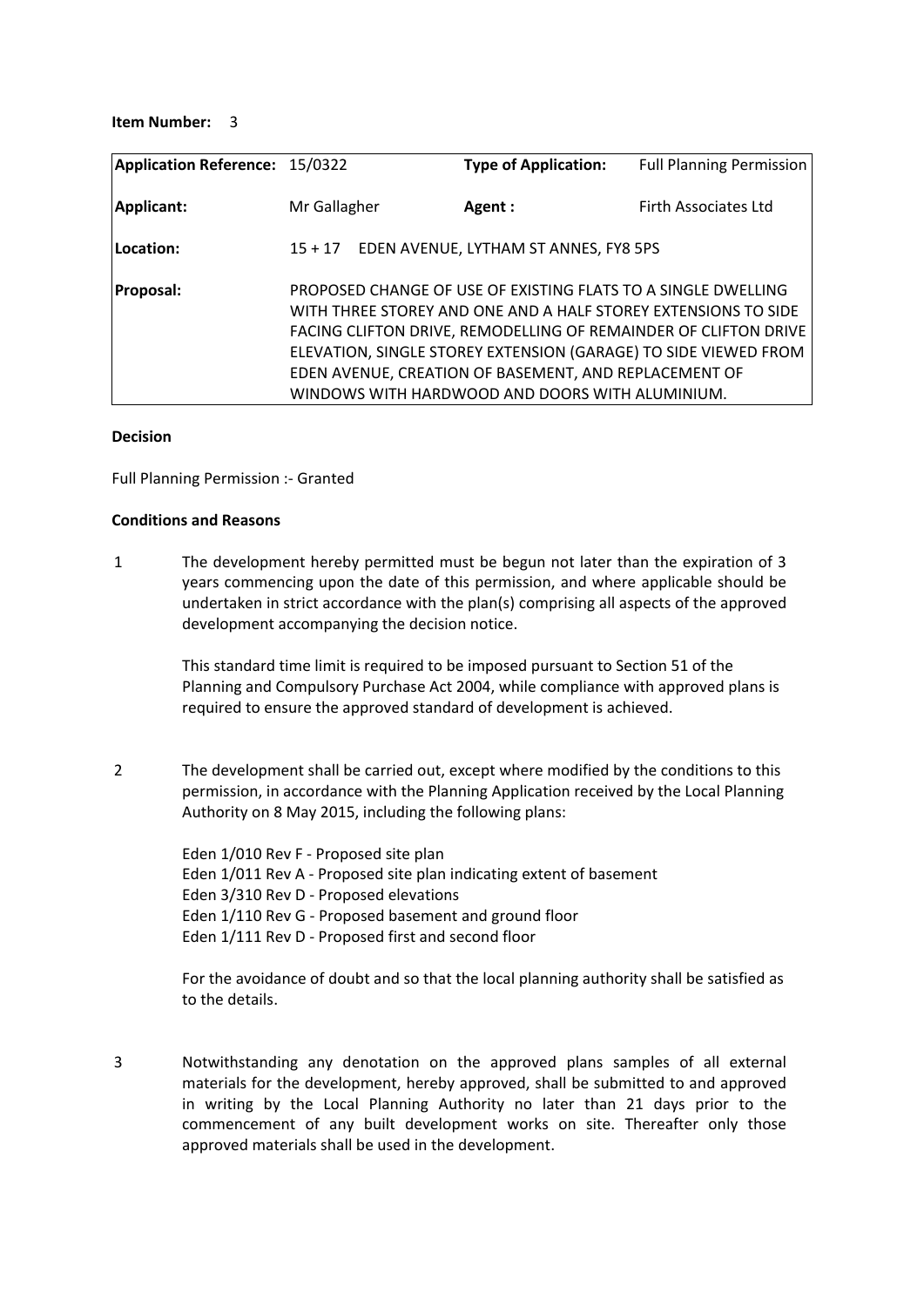Such details are not shown on the application and must be agreed to ensure a satisfactory standard of development to respect the character of the conservation area in accordance with Policy HL5.

4 The proposed first and second floor windows in the north facing elevation on the approved plan shall be glazed with obscure glass of Pilkington Grade 4 (or equivalent) and shall thereafter be retained or if replaced the glass shall be of the same type as previously agreed.

To safeguard the amenities of the occupants of adjoining residential premises.

5 Prior to the construction of the swimming pool a survey of the established background noise levels at the site including where the measurements were taken from shall be carried out and a plan indicating the technical details of how any mitigation measures required to prevent any increase in the hourly background noise level shall be submitted to and approved in writing by the Local Planning Authority. The development shall thereafter be constructed and operated in accordance with this agreed scheme.

To safeguard the amenities of the adjoining occupiers.

6 All window frames on the proposed dwelling, unless otherwise agreed in writing with the Authority, shall be timber sliding sash frames set in 100mm reveal and thereafter maintained as such to the satisfaction of the Local Planning Authority.

> To ensure a satisfactory standard of development in the interests of the overall quality of the built development.

7 The Method of works plan (ref: 073.1.01), received by the Authority on 3 August 2015 and the accompanying written Statement detailing the method of construction of the basement shall be implemented in full.

To ensure satisfactory protection to the protected trees within the site.

8 Prior to the first occupation of the development a scheme detailing all hard and soft landscape works (including a maintenance regime) shall be submitted to and approved in writing by the Local Planning Authority. The development shall be carried out in accordance with the approved details.

In order to ensure the adequate landscaping of the site in the interests of visual amenity.

9 Notwithstanding the provision of Article 3, Schedule 2, Part 14 of the Town and Country Planning General Permitted Development Order 2015 [or any Order revoking or re-enacting that Order], no renewable energy generation equipment shall be installed at the property without Planning Permission having first been obtained for that equipment.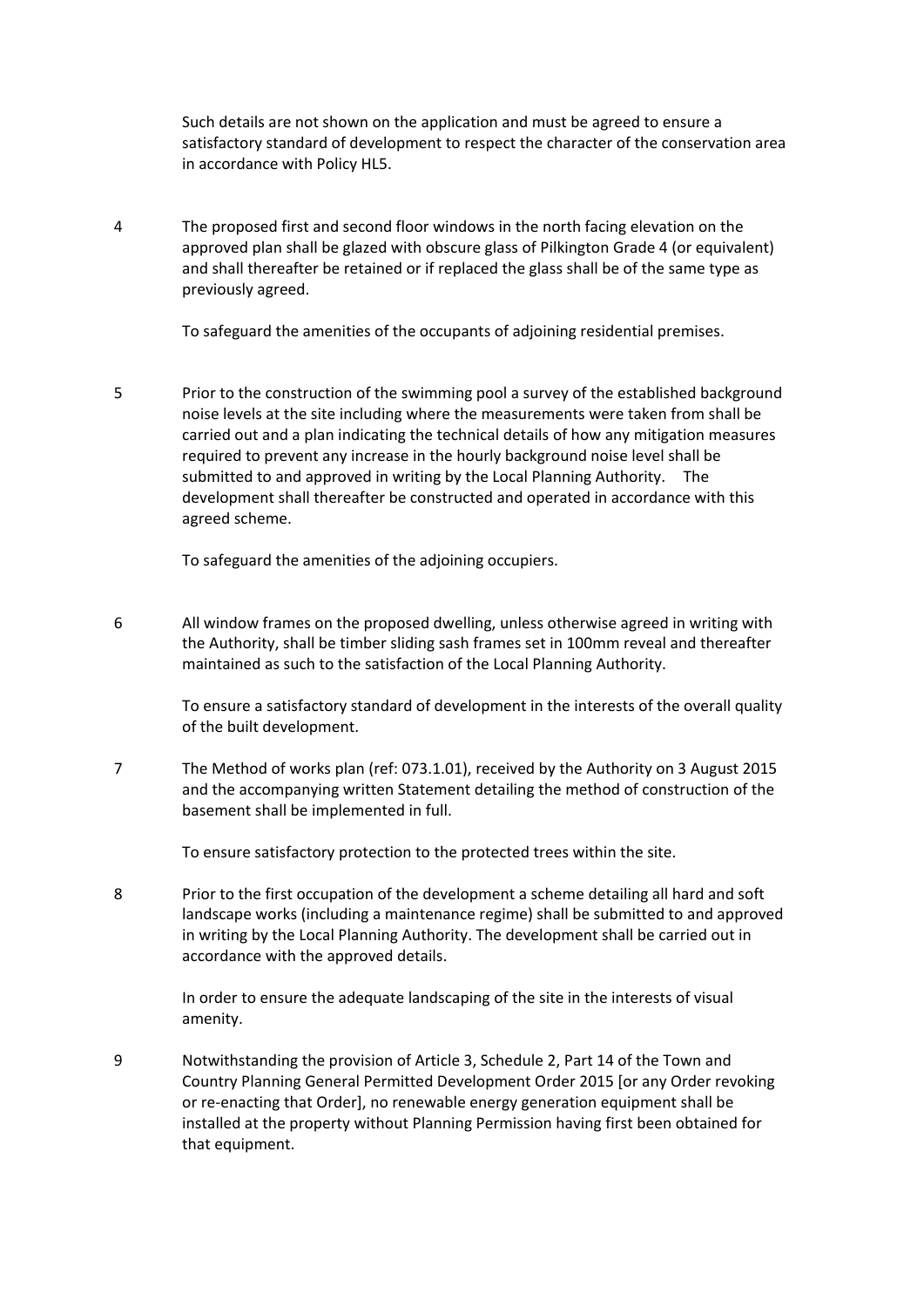To ensure that the Local Planning Authority has control over any future development of the dwelling[s] which may adversely affect the character and appearance of the dwelling[s] and the surrounding area.

#### **Informative notes:**

1. The Local Planning Authority (LPA), in reaching this decision, has followed the guidance in paragraphs 186 and 187 of the National Planning Policy Framework. The Framework advises that the LPA should work proactively with applicants to secure developments that improve the economic, social and environmental conditions of the area.

#### **Item Number:** 4

| Application Reference: 15/0366 |                                                             | <b>Type of Application:</b>                                    | <b>Outline Planning</b> |
|--------------------------------|-------------------------------------------------------------|----------------------------------------------------------------|-------------------------|
|                                |                                                             |                                                                | Permission              |
| Applicant:                     | Metacre Ltd                                                 | Agent :                                                        | De Pol Associates       |
|                                |                                                             |                                                                |                         |
| Location:                      | LAND NORTH OF AND OPPOSITE STANLEY FARMHOUSE, KIRKHAM ROAD, |                                                                |                         |
|                                | TREALES ROSEACRE AND WHARLES                                |                                                                |                         |
| <b>Proposal:</b>               |                                                             | OUTLINE APPLICATION (ALL MATTERS RESERVED) FOR THE ERECTION OF |                         |
|                                | <b>UP TO 8 DWELLINGS</b>                                    |                                                                |                         |

#### **Decision**

Outline Planning Permission: - Refused

#### **Conditions and Reasons**

1 The application relates to an attractive area of open agricultural land which is prominently located adjacent to the roadside on the northern frontage of Kirkham Road, Treales. The site is bounded by woodland to both sides which forms a substantial buffer with adjacent built development and its open, un-spoilt character allows views across open countryside to the north. The land makes a substantial contribution to the rural character of the surrounding landscape and the setting of the village by providing visual relief outside the settlement boundary. The proposed development would result in harmful encroachment into the countryside and urbanisation of the site which would erode its rural character and diminish the substantial contribution it makes to the local distinctiveness of the village, particularly as it is located along the more sparsely developed northern frontage of Kirkham Road. This harm would not be outweighed by the contribution the development would make towards the Borough's supply of housing land. The proposed development is therefore contrary to the requirements of Fylde Borough Local Plan policies SP2, HL2, EP10 and EP11, and the National Planning Policy Framework.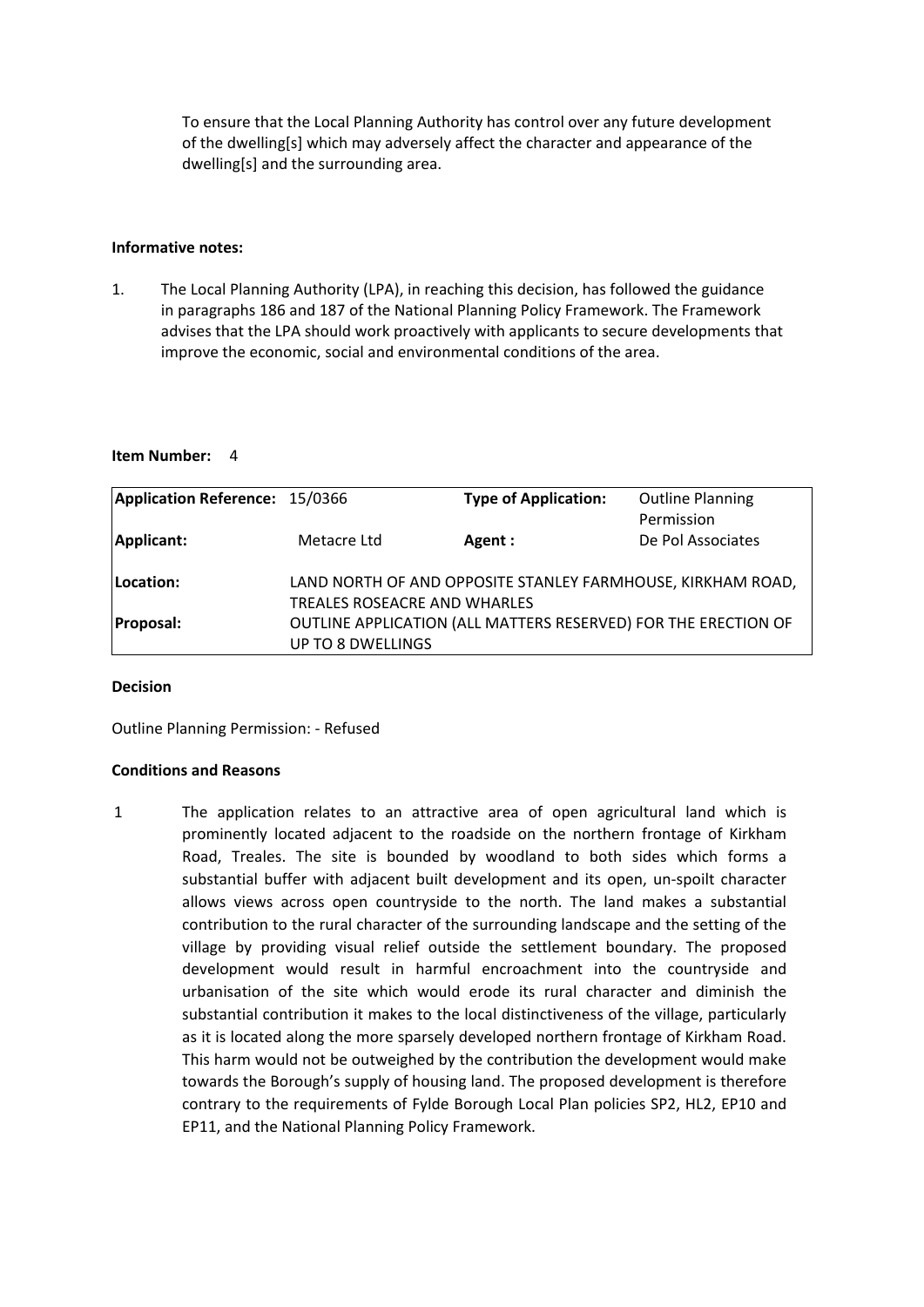#### **Informative notes:**

- 1 The Local Planning Authority (LPA), in reaching this decision, has followed the guidance in paragraphs 186 and 187 of the National Planning Policy Framework. The Framework advises that the LPA should work proactively with applicants to secure developments that improve the economic, social and environmental conditions of the area.
- 2 For the avoidance of doubt, this decision relates to the following plans:
	- Drawing no. 13-053-P02 Rev C Proposed indicative site layout and street scene.
	- Drawing no. 13-053-L02 Rev B Location Plan.

#### **Item Number:** 5

| Application Reference: 15/0367 |                                                            | <b>Type of Application:</b>                                    | <b>Outline Planning</b> |
|--------------------------------|------------------------------------------------------------|----------------------------------------------------------------|-------------------------|
|                                |                                                            |                                                                | Permission              |
| Applicant:                     | Metacre Ltd                                                | Agent :                                                        | De Pol Associates       |
|                                |                                                            |                                                                |                         |
| Location:                      | LAND EAST AND WEST OF PRIMROSE FARM, KIRKHAM ROAD, TREALES |                                                                |                         |
|                                | ROSEACRE AND WHARLES, PRESTON, PR4 3SD                     |                                                                |                         |
| <b>Proposal:</b>               |                                                            | OUTLINE APPLICATION (ALL MATTERS RESERVED) FOR THE ERECTION OF |                         |
|                                | UP TO THREE DWELLINGS                                      |                                                                |                         |

#### **Decision**

Outline Planning Permission: - Granted

#### **Conditions and Reasons**

1 Application for approval of reserved matters must be made not later than the expiration of three years beginning with the date of this permission and the development must be begun not later than: (i) the expiration of three years from the date of this permission; or (ii) two years from the date of approval of the last of the reserved matters to be approved.

> Reason: To comply with the requirements of section 92 of the Town and Country Planning Act 1990 as amended by Section 51 of the Planning and Compulsory Purchase Act 2004.

2 The approval of the Local Planning Authority shall be sought in respect of the following matters before the development is commenced: - the layout and means of access to the development, the scale and external appearance of the buildings and the landscaping of the site.

> Reason: The application is granted in outline only under the provisions of Article 4 of the Town and Country Planning (Development Management Procedure) Order 2015 and details of the matters referred to in the condition have not been submitted for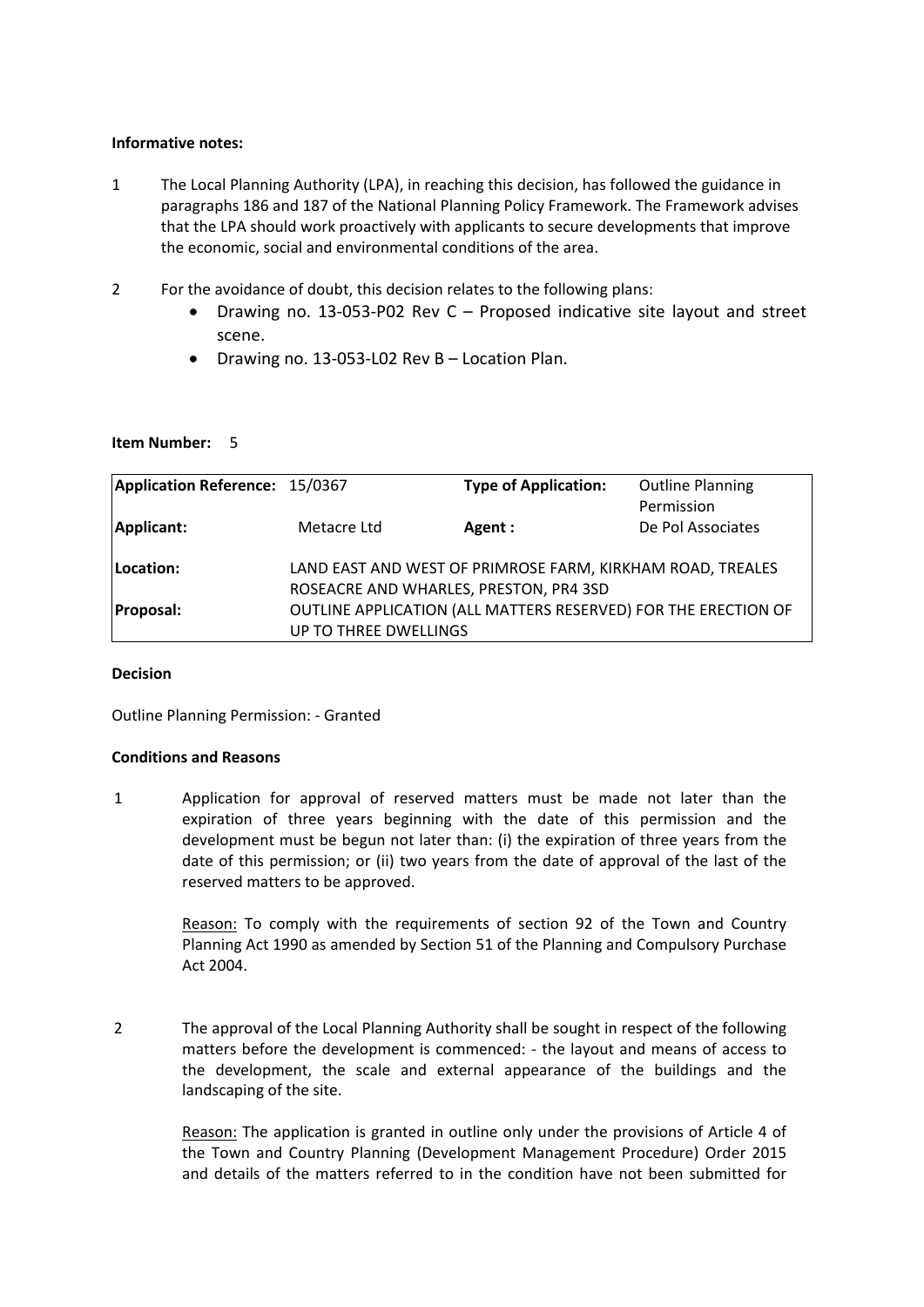consideration.

- 3 This permission relates to the following plans:
	- Drawing no. 13-053-P01 Rev B Proposed indicative site layout and street scene.
	- Drawing no. 13-053-L01 Rev A Location Plan.

Notwithstanding the requirements of condition 2 of this permission, any application for reserved matters shall accord with the outline permission insofar as it relates to the maximum number of dwellings and the site area.

Reason: The application is granted in outline only in accordance with the provisions of Article 4 of the Town and Country Planning (Development Management Procedure) Order 2015. Any application for reserved matters must be in accordance with and/or not exceed the parameters established as part of this permission.

4 Details of finished floor levels and external ground levels for each plot shall be submitted to and approved in writing by the Local Planning Authority before any development at that plot takes place. The development shall thereafter be implemented in accordance with the duly approved details.

> Reason: To ensure a satisfactory relationship between the new dwellings and between the development and surrounding buildings before any ground works take place to establish site levels in the interests of residential and visual amenity in accordance with the requirements of Fylde Borough Local Plan policy HL2.

- 5 No above ground works shall take place until a scheme for the disposal of foul and surface water from the site has been submitted to and approved in writing by the Local Planning Authority. Unless otherwise agreed in writing with the Local Planning Authority, the scheme shall include:
	- (i) separate systems for the disposal of foul and surface water;
	- (ii) details of the rate of surface water discharge from the site to any soakaway, watercourse or sewer (including any necessary flow attenuation measures and the use of SUDS where appropriate), which shall not exceed the pre-development (greenfield) rate, including an appropriate allowance for climate change.
	- (iii) details of how the scheme will be maintained and managed after completion.

The scheme shall be implemented in accordance with the duly approved details before any of the dwellings are first occupied and maintained/managed as such thereafter.

Reason: To ensure that the development is not at risk of flooding and does not increase flood risk elsewhere, and that adequate measures are put in place for the disposal of foul and surface water (including an appropriate allowance for climate change) in accordance with the requirements of Fylde Borough Local Plan policies EP25 and EP30, and the National Planning Policy Framework.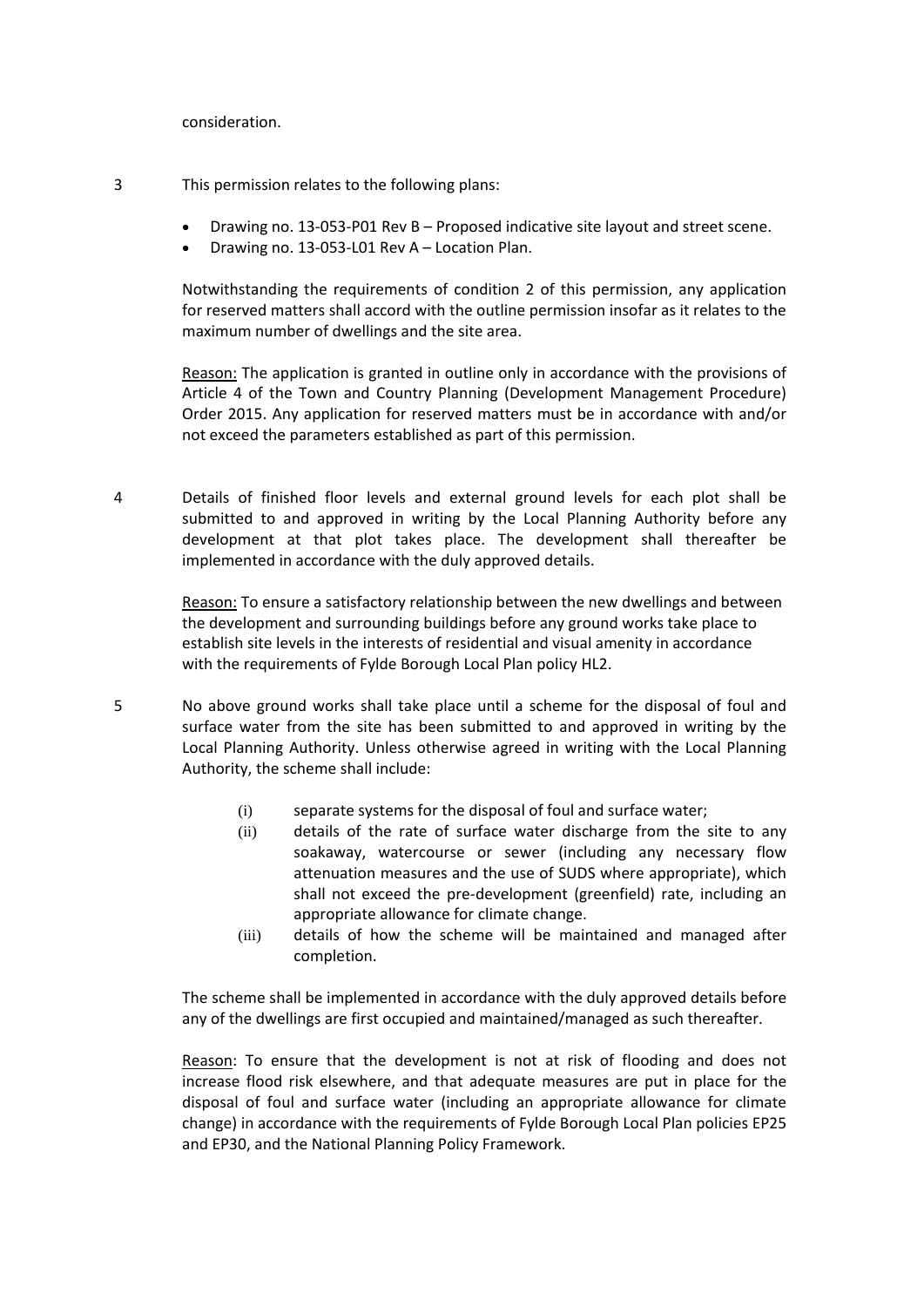6 No development shall take place until a Construction Method Statement has been submitted to and approved in writing by the Local Planning Authority. The CMS shall include details of the following: - (i) hours for site preparation, delivery of materials and construction; (ii) the parking of vehicles of site operatives and visitors; (iii) loading and unloading of plant and materials; (iv) storage of plant and materials used in constructing the development; (v) the erection and maintenance of security hoarding; (vi) wheel washing facilities; (vii) measures to control the emission of dust and dirt during construction; and (viii) a scheme for recycling/disposing of waste resulting from construction works. The duly approved Construction Method Statement shall be adhered to throughout the construction period.

Reason: In order to ensure that appropriate measures are put in place to limit noise, nuisance and disturbance to the occupiers of neighbouring dwellings during the construction of the development in accordance with the requirements of Fylde Borough Local Plan policies HL2 and EP27, and the National Planning Policy Framework.

- 7 Any application which seeks approval for the reserved matter of landscaping pursuant to condition 2 of this permission shall include a scheme which demonstrates compliance with the principles of the landscape strategy shown on drawing no. 13-053-P01 Rev B. The scheme shall include, but not be limited to, the following details (as shown indicatively on the approved plan):
	- (i) the extent of existing hedgerows and other vegetation to be retained;
	- (ii) a compensatory planting scheme to replace any trees, shrubs or hedgerows to be removed as part of the development;
	- (iii) the introduction and/or strengthening of landscaped buffers along the site boundaries;
	- (iv) the type, size, species, siting, planting distances and the programme of planting of hedgerows, trees and shrubs.

The duly approved landscaping scheme shall be carried out during the first planting season after the development is substantially completed and the areas which are landscaped shall be retained as landscaped areas thereafter. Any trees, hedgerows or shrubs removed, dying, being severely damaged or becoming seriously diseased within three years of planting shall be replaced by trees, hedgerows or shrubs of similar size and species to those originally required to be planted.

Reason: To ensure that a suitable landscaped buffer is introduced between the site and adjoining land in order to soften the development's visual impact on the open countryside and surrounding occupiers, and to ensure the introduction of appropriate compensatory landscaping, habitat replacement and biodiversity enhancement as part of the development in accordance with the requirements of Fylde Borough Local Plan policies HL2, EP10, EP12, EP14, EP18, EP19 and the National Planning Policy Framework.

8 No clearance of trees and shrubs in preparation for or during the course of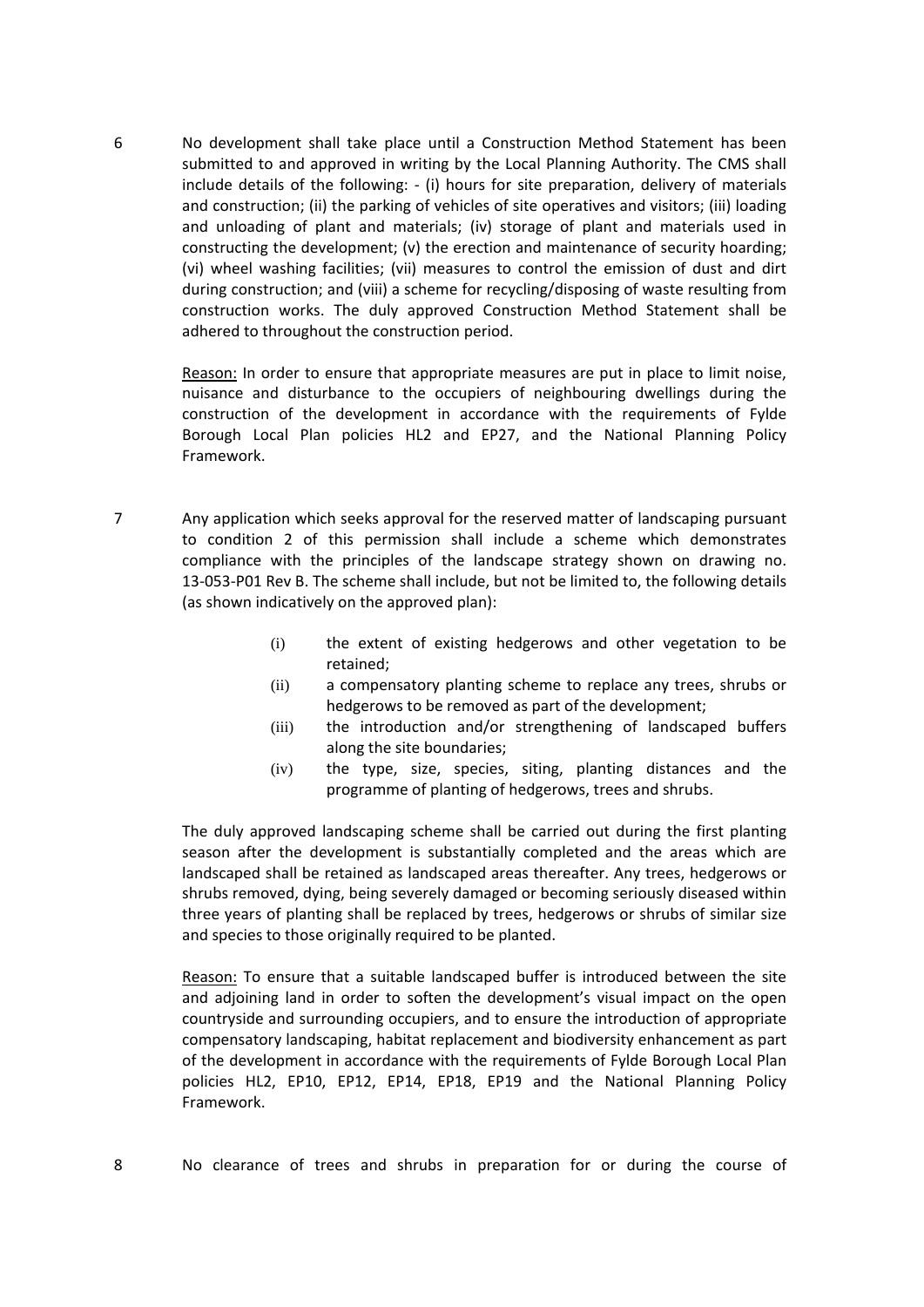development shall take place during the bird nesting season (March to July inclusive) unless an ecological survey has first been submitted to and approved in writing by the Local Planning Authority which demonstrates that the vegetation to be cleared is not utilised for bird nesting. Should the survey reveal the presence of any nesting species, then no clearance of trees and shrubs shall take place until a methodology for protecting nest sites during the course of the development has been submitted to and approved in writing by the Local Planning Authority. Nest site protection shall thereafter be provided in accordance with the duly approved methodology.

Reason: In order to prevent any habitat disturbance to nesting birds in accordance with Fylde Borough Local Plan policy EP19, the provisions of the Wildlife and Countryside Act 1981 (as amended) and the National Planning Policy Framework.

# **Informative notes:**

- 1. This consent requires the construction, improvement or alteration of an access to the public highway. Under the Highways Act 1980 Section 184 the County Council as Highway Authority must specify the works to be carried out. Only the Highway Authority can carry out these works and therefore before any access works can start you must contact the Environment Directorate for further information. This can be done either by:
	- Visiting www.lancashire.gov.uk and following the links after searching 'Vehicle Crossings'
	- telephoning the Area Manager South 01772 538560 writing to the Area Manager South, Lancashire County Council, Cuerden Way, Bamber
- Bridge, Preston PR5 6BS quoting the planning application. 2. The Local Planning Authority (LPA), in reaching this decision, has followed the guidance in paragraphs 186 and 187 of the National Planning Policy Framework. The Framework advises that the LPA should work proactively with applicants to secure developments that improve the economic, social and environmental conditions of the area. This has been demonstrated by:
	- 1. Providing advice to the applicant/agent during the course of the application on potential problems and possible solutions
	- 2. Securing revised plans during the course of the application which have overcome initial problems

| Application Reference: 15/0450 |                                                                                                                                                                                                                | <b>Type of Application:</b>                               | <b>Outline Planning</b><br>Permission |
|--------------------------------|----------------------------------------------------------------------------------------------------------------------------------------------------------------------------------------------------------------|-----------------------------------------------------------|---------------------------------------|
| Applicant:                     | Foundry Yard<br>Partnership                                                                                                                                                                                    | Agent :                                                   | Savills (UK) Limited                  |
| Location:                      | PRESTON, PR4 3SD                                                                                                                                                                                               | FOUNDRY YARD, KIRKHAM ROAD, TREALES ROSEACRE AND WHARLES, |                                       |
| Proposal:                      | OUTLINE APPLICATION FOR DEMOLITION OF EXISTING WORKSHOP<br>BUILDINGS AND ERECTION OF UP TO 8 DWELLINGS (USE CLASS C3)<br>INCLUDING ASSOCIATED WORKS (ACCESS APPLIED FOR WITH OTHER<br><b>MATTERS RESERVED)</b> |                                                           |                                       |

#### **Item Number:** 6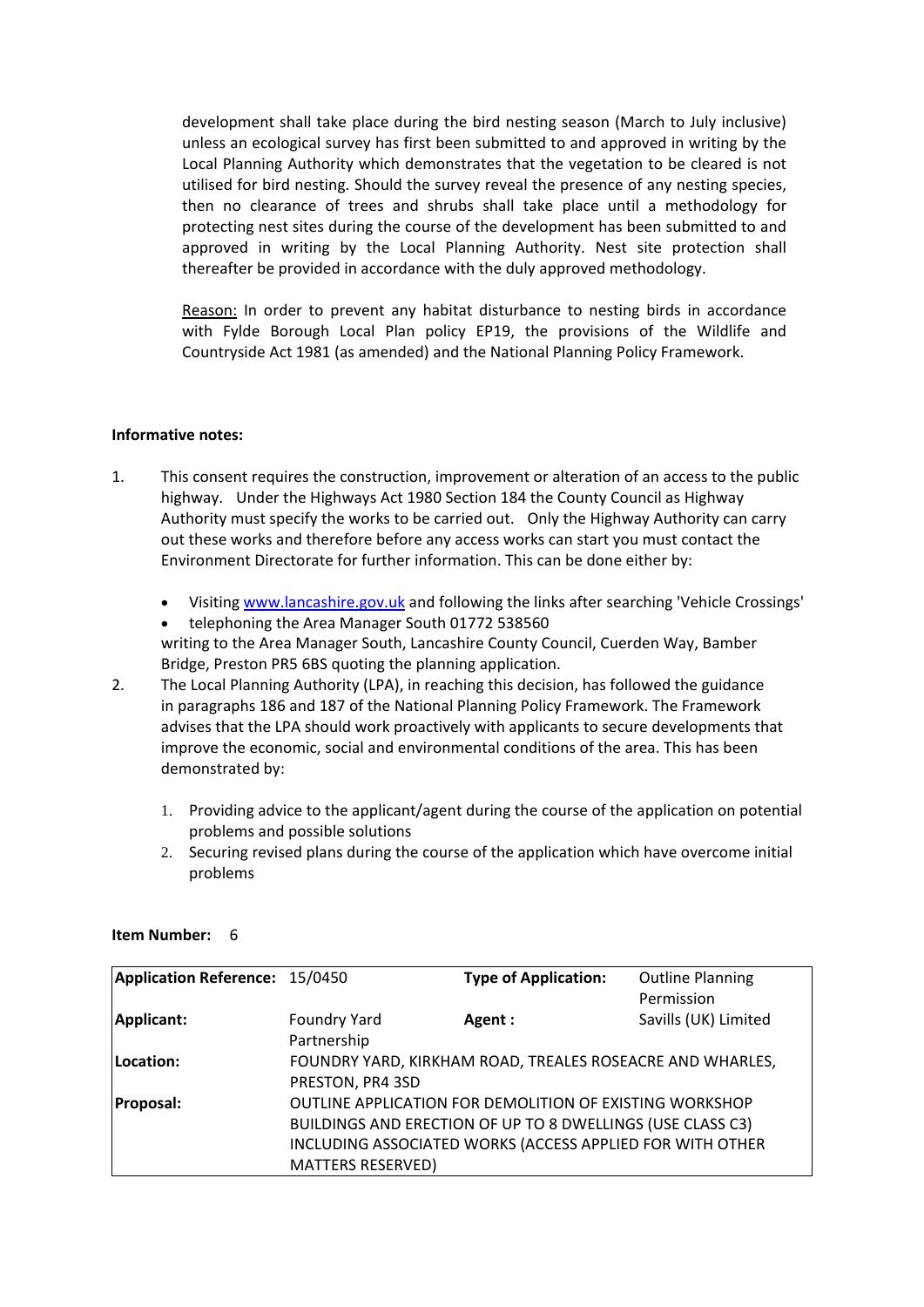#### **Decision**

Outline Planning Permission: - Granted

#### **Conditions and Reasons**

1 Application for approval of reserved matters must be made not later than the expiration of three years beginning with the date of this permission and the development must be begun not later than: (i) the expiration of three years from the date of this permission; or (ii) two years from the date of approval of the last of the reserved matters to be approved.

Reason: To comply with the requirements of section 92 of the Town and Country Planning Act 1990 as amended by Section 51 of the Planning and Compulsory Purchase Act 2004.

2 The approval of the Local Planning Authority shall be sought in respect of the following matters before the development is commenced: - the layout of the development, the scale and external appearance of the buildings and the landscaping of the site.

> Reason: The application is granted in outline only under the provisions of Article 4 of the Town and Country Planning (Development Management Procedure) Order 2015 and details of the matters referred to in the condition have not been submitted for consideration.

- 3 This permission relates to the following plans:
	- Scale 1:1250 Location Plan received  $7<sup>th</sup>$  July 2015.
	- Drawing no. 1350 33 Illustrative Master Plan Option 2.

Notwithstanding the requirements of condition 2 of this permission, any application for reserved matters shall accord with the outline permission insofar as it relates to the means of access to the site and the maximum number of dwellings.

Reason: The application is granted in outline only in accordance with the provisions of Article 4 of the Town and Country Planning (Development Management Procedure) Order 2015. Any application for reserved matters must be in accordance with and/or not exceed the parameters established as part of this permission.

- 4 No development shall take place until an investigation and risk assessment has been submitted to and approved in writing by the Local Planning Authority to assess the nature and extent of any contamination on the site (whether or not it originates on the site). The assessment must be undertaken by competent persons and a written report of the findings submitted to and approved in writing by the Local Planning Authority before any development takes place. The submitted report shall include:
	- (i) a survey of the extent, scale and nature of contamination;
	- (ii) an assessment of the potential risks to:
		- human health;
		- property (existing or proposed) including buildings, crops,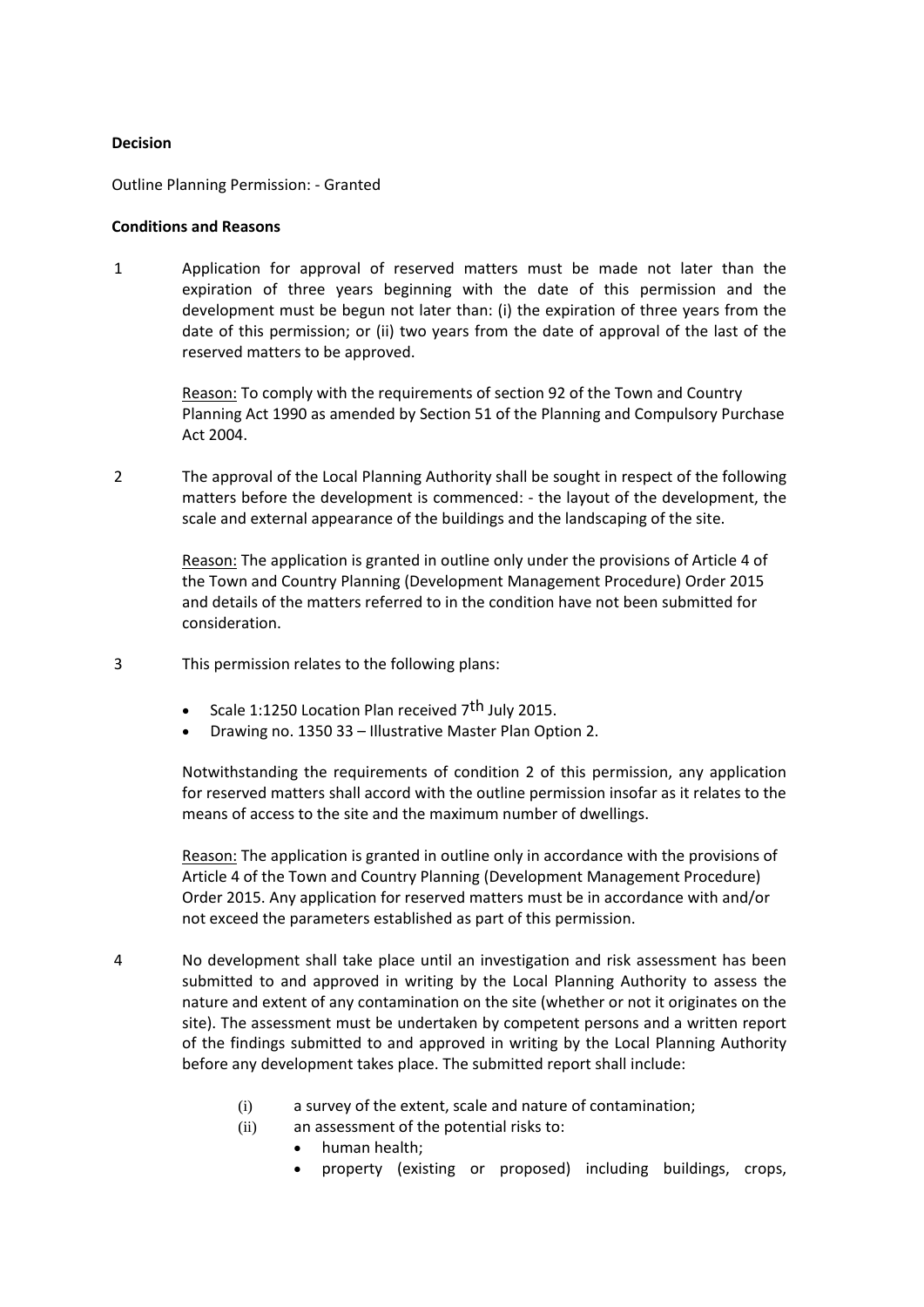livestock, pets, woodland, and service lines and pipes;

- adjoining land;
- groundwaters and surface waters;
- ecological systems;
- archaeological sites and ancient monuments; and
- (iii) where unacceptable risks are identified, an appraisal of remedial options and proposal for the preferred option(s) to form a remediation strategy for the site.

The development shall thereafter be carried out in full accordance with the duly approved remediation strategy and a verification report submitted to and approved in writing by the Local Planning Authority before any of the buildings hereby approved are first occupied.

Reason: To prevent pollution of the water environment and to ensure the safe development of the site in the interests of the amenity of future occupiers in accordance with Fylde Borough Local Plan policy EP29 and the National Planning Policy Framework.

5 Details of finished floor levels and external ground levels for each plot shall be submitted to and approved in writing by the Local Planning Authority before any development at that plot takes place. The development shall thereafter be implemented in accordance with the duly approved details.

> Reason: To ensure a satisfactory relationship between the new dwellings and between the development and surrounding buildings before any ground works take place to establish site levels in the interests of residential and visual amenity in accordance with the requirements of Fylde Borough Local Plan policy HL2.

- 6 No above ground works shall take place until a scheme for the disposal of foul and surface water from the site has been submitted to and approved in writing by the Local Planning Authority. Unless otherwise agreed in writing with the Local Planning Authority, the scheme shall include:
	- (i) separate systems for the disposal of foul and surface water;
	- (ii) details of the rate of surface water discharge from the site to any soakaway, watercourse or sewer (including any necessary flow attenuation measures and the use of SUDS where appropriate) which shall not exceed the pre-development rate, including an appropriate allowance for climate change.
	- (iii) details of how the scheme will be maintained and managed after completion.

The scheme shall be implemented in accordance with the duly approved details before any of the dwellings are first occupied and maintained/managed as such thereafter.

Reason: To ensure that the development is not at risk of flooding and does not increase flood risk elsewhere, and that adequate measures are put in place for the disposal of foul and surface water (including an appropriate allowance for climate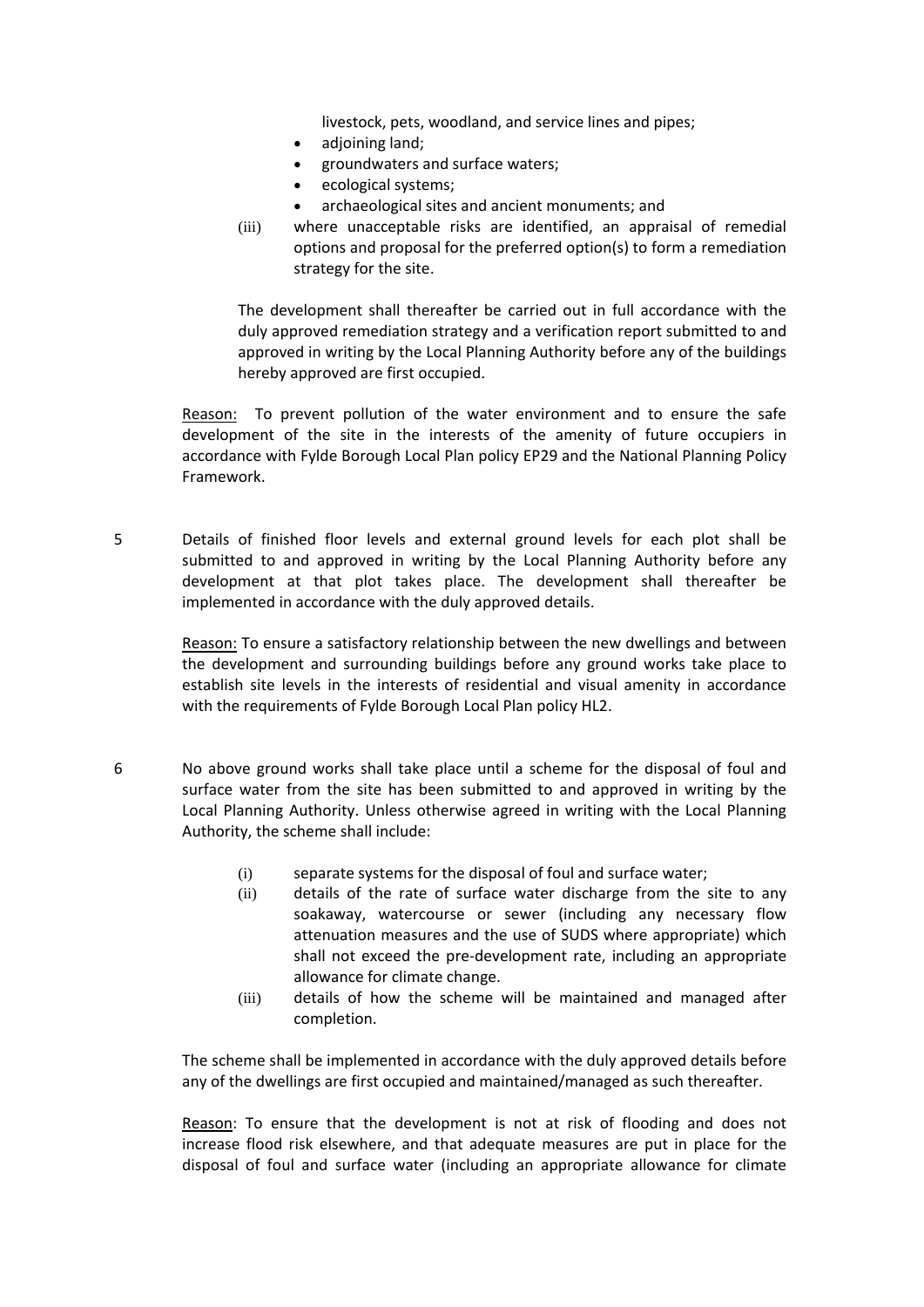change) in accordance with the requirements of Fylde Borough Local Plan policies EP25 and EP30, and the National Planning Policy Framework.

7 Notwithstanding the requirements of condition 3 of this permission, no development shall take place until a scheme for the design, construction and drainage of the site access (the position of which is shown on drawing no. 1350 33) has been submitted to and approved in writing by the Local Planning Authority. The site access shall be constructed in full accordance with the duly approved details and made available for use before any of the dwellings hereby approved are first occupied.

> Reason: To ensure safe and convenient access to the site for vehicular traffic and to achieve a satisfactory standard of engineering works in accordance with the requirements of Fylde Borough Local Plan policy HL2 and the National Planning Policy Framework.

8 No development shall take place until a Construction Method Statement has been submitted to and approved in writing by the Local Planning Authority. The CMS shall include details of the following: - (i) hours for site preparation, delivery of materials and construction; (ii) the parking of vehicles of site operatives and visitors; (iii) loading and unloading of plant and materials; (iv) storage of plant and materials used in constructing the development; (v) the erection and maintenance of security hoarding; (vi) wheel washing facilities; (vii) measures to control the emission of dust and dirt during construction; and (viii) a scheme for recycling/disposing of waste resulting from construction works. The duly approved Construction Method Statement shall be adhered to throughout the construction period.

> Reason: In order to ensure that appropriate measures are put in place to limit noise, nuisance and disturbance to the occupiers of neighbouring dwellings during the construction of the development in accordance with the requirements of Fylde Borough Local Plan policies HL2 and EP27, and the National Planning Policy Framework.

- 9 Any application which seeks approval for the reserved matter of landscaping pursuant to condition 2 of this permission shall include a scheme which demonstrates compliance with the principles of the landscaping strategy shown on drawing no. 1350 33. The scheme shall include, but not be limited to, the following details (as shown indicatively on the approved plan):
	- (i) any trees and other vegetation on/overhanging the site to be retained;
	- (ii) a compensatory planting scheme to replace any trees or other vegetation to be removed as part of the development;
	- (iii) the introduction of landscaped buffers along the northern and southern site boundaries;
	- (iv) the type, size, species, siting, planting distances and the programme of planting of hedgerows, trees and shrubs.

The duly approved landscaping scheme shall be carried out during the first planting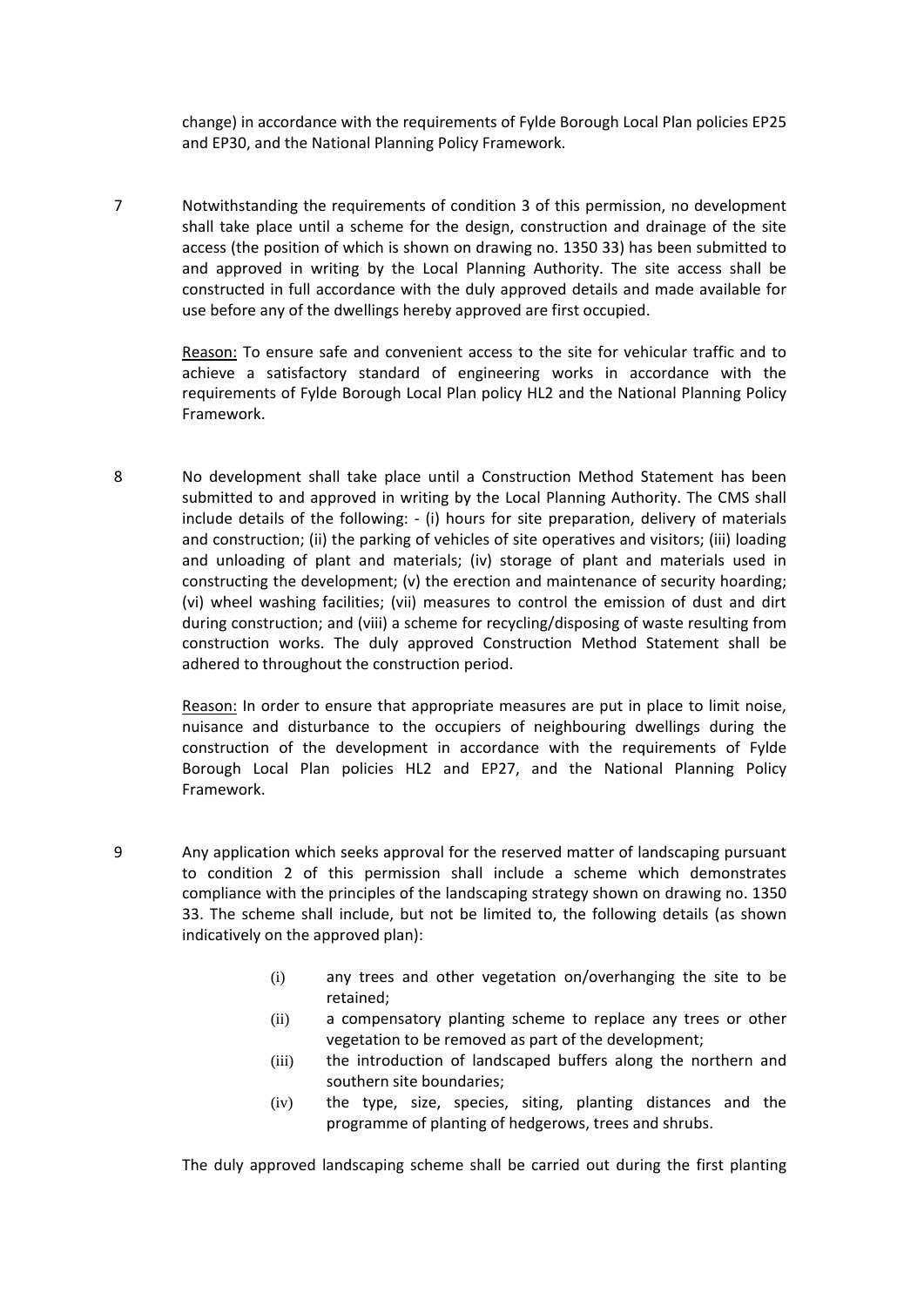season after the development is substantially completed and the areas which are landscaped shall be retained as landscaped areas thereafter. Any trees, hedgerows or shrubs removed, dying, being severely damaged or becoming seriously diseased within three years of planting shall be replaced by trees, hedgerows or shrubs of similar size and species to those originally required to be planted.

Reason: To ensure that a suitable landscaped buffer is introduced between the site and adjoining land in order to soften the development's visual impact on the open countryside and surrounding occupiers, and to ensure the introduction of appropriate compensatory landscaping, habitat replacement and biodiversity enhancement as part of the development in accordance with the requirements of Fylde Borough Local Plan policies HL2, EP10, EP12, EP14, EP18, EP19 and the National Planning Policy Framework.

# **Informative notes:**

- 1. This consent requires the construction, improvement or alteration of an access to the public highway. Under the Highways Act 1980 Section 184 the County Council as Highway Authority must specify the works to be carried out. Only the Highway Authority can carry out these works and therefore before any access works can start you must contact the Environment Directorate for further information. This can be done either by:
	- Visiting www.lancashire.gov.uk and following the links after searching 'Vehicle Crossings'
	- telephoning the Area Manager South 01772 538560

writing to the Area Manager South, Lancashire County Council, Cuerden Way, Bamber Bridge, Preston PR5 6BS quoting the planning application.

# **Item Number:** 7

| Application Reference: 15/0458 |                                                    | <b>Type of Application:</b>                                    | <b>Outline Planning</b>    |
|--------------------------------|----------------------------------------------------|----------------------------------------------------------------|----------------------------|
|                                |                                                    |                                                                | Permission                 |
| Applicant:                     | <b>Story Homes Ltd</b>                             | Agent :                                                        | <b>Barton Willmore LLP</b> |
|                                |                                                    |                                                                |                            |
| Location:                      | LAND OFF WILLOW DRIVE, RIBBY ROAD, RIBBY WITH WREA |                                                                |                            |
|                                |                                                    |                                                                |                            |
| <b>Proposal:</b>               |                                                    | OUTLINE APPLICATION FOR THE DEVELOPMENT OF UP TO 49 DWELLINGS, |                            |
|                                |                                                    | INCLUDING THE PROVISION OF ACCESS FOLLOWING THE DEMOLITION OF  |                            |
|                                | <b>15 WILLOW DRIVE</b>                             |                                                                |                            |

# **Decision**

Outline Planning Permission: - Approved subject to the completion of a Section 106 agreement in order to secure:

• the provision, retention and operational details for 30% of the proposed dwellings to be affordable properties with either off site provision or a financial contribution for any of that 30% not provided on site;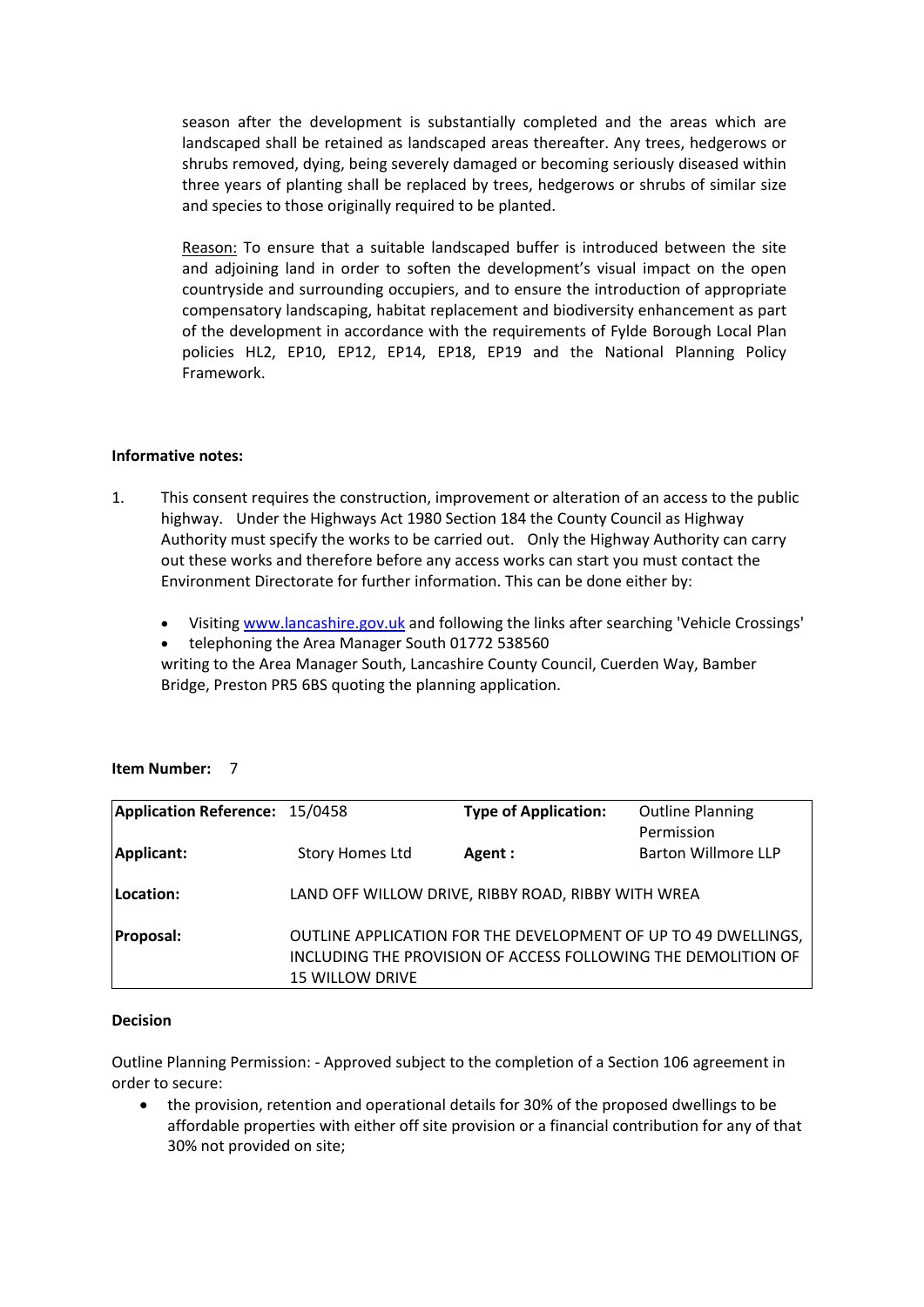- a financial contribution of £150,000 towards the improvement of public transport and/or sustainable transport initiatives in the vicinity of the site;
- a financial contribution of £228, 563 towards primary school places and £126,885 towards secondary school places should those contributions be required to address actual identified shortfalls at the time of the decision (or other such sum calculated at a later date based on the actual bedroom numbers within the development).

The agreement will be expected to meet the full amounts quoted above in all cases, unless a viability appraisal has been agreed with the Local Planning Authority.

The planning permission is to be subject to the following conditions (or any amendment to the wording of these conditions or additional conditions that the Head of Planning & Regeneration believes is necessary to make otherwise unacceptable development acceptable):

#### **Conditions and Reasons**

1 A subsequent application for the approval of reserved matters must be made not later than the expiration of three years beginning with the date of this permission and the development must be begun not later than whichever is the later of the following dates:

[a] The expiration of five years from the date of this permission;

or

[b] The expiration of two years from the final approval of the reserved matters, or in the case of approval on different dates, the final approval of the last such matter approved.

Required to be imposed pursuant to Section 92 of the Town and Country Planning Act 1990.

2 Before any development is commenced (a) reserved matters application(s) must be submitted to and approved by the Local Planning Authority in respect of the following reserved matters:

Nos. ( 1, 2, 3 and 5)

(Reserved matters are: - 1. Layout

- 2. Scale
- 3. Appearance
- 4. Access
- 5. Landscaping

This permission is an outline planning permission and details of these matters still remain to be submitted.

3 The development shall be carried out, except where modified by the conditions to this permission, in accordance with the Planning Application received by the Local Planning Authority on 10 October 2014, including the following plans:

Proposed site location plan 472-ST0 501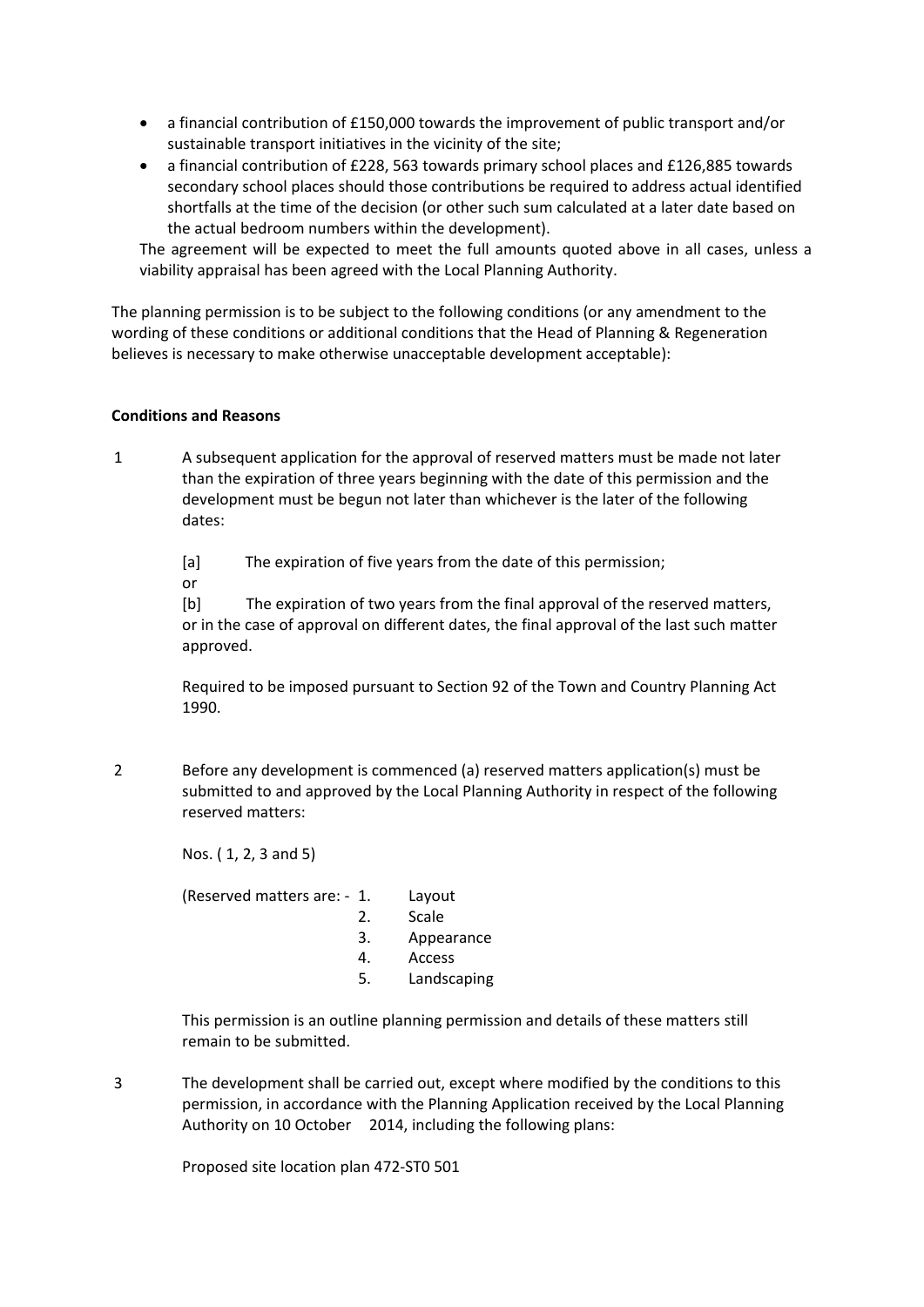Proposed site access option - JN0829-Dwg-0001B Concept Block Plan - 472-STO 503 Rev A

Reason: For the avoidance of doubt and so that the local planning authority shall be satisfied as to the details.

4 The details submitted as part of the reserved matters approval shall be substantially in accordance with the illustrative Concept Block Plan (472-STO 503 Rev A) and shall respect the design and layout principles established by this plan. This shall include the provision of a buffer zone along the northern site boundary shared with Langtons Farm, of a sufficient distance and design to minimise disturbance to the equestrian activities carried out on the adjacent land and which shall remain free from play equipment, dwellings and associated curtilages.

> Reason: In the interests of securing appropriate protection for amenity of the proposed housing with respect to the proximity of equestrian activity to the northern boundary of the site, protecting the security and amenity of Langtons Farm and limiting the potential detrimental impact on the adjacent equestrian use.

5 The new estate road/access between the site and Willow Drive shall be constructed in accordance with the Lancashire County Council Specification for Construction of Estate Roads to at least base course level before any development takes place within the site.

> Reason: To ensure that satisfactory access is provided to the site before the development hereby permitted becomes operative.

6 No part of the development hereby approved shall commence until a scheme for the construction of the site access and the off-site works of highway improvement has been submitted to, and approved by, the Local Planning Authority in consultation with the Highway Authority.

> Reason: In order to satisfy the Local Planning Authority and Highway Authority that the final details of the highway scheme/works are acceptable before work commences on site.

7 No construction of any dwelling shall commence until the approved scheme referred to in Condition 5 has been constructed and completed in accordance with the scheme details.

> Reason: In order that the traffic generated by the development does not exacerbate unsatisfactory highway conditions in advance of the completion of the highway scheme/works

8 No development shall take place, including any works of demolition, until a Construction Method Statement has been submitted to, and approved in writing by, the local planning authority. The approved Statement shall be adhered to throughout the construction period. The Statement shall provide for: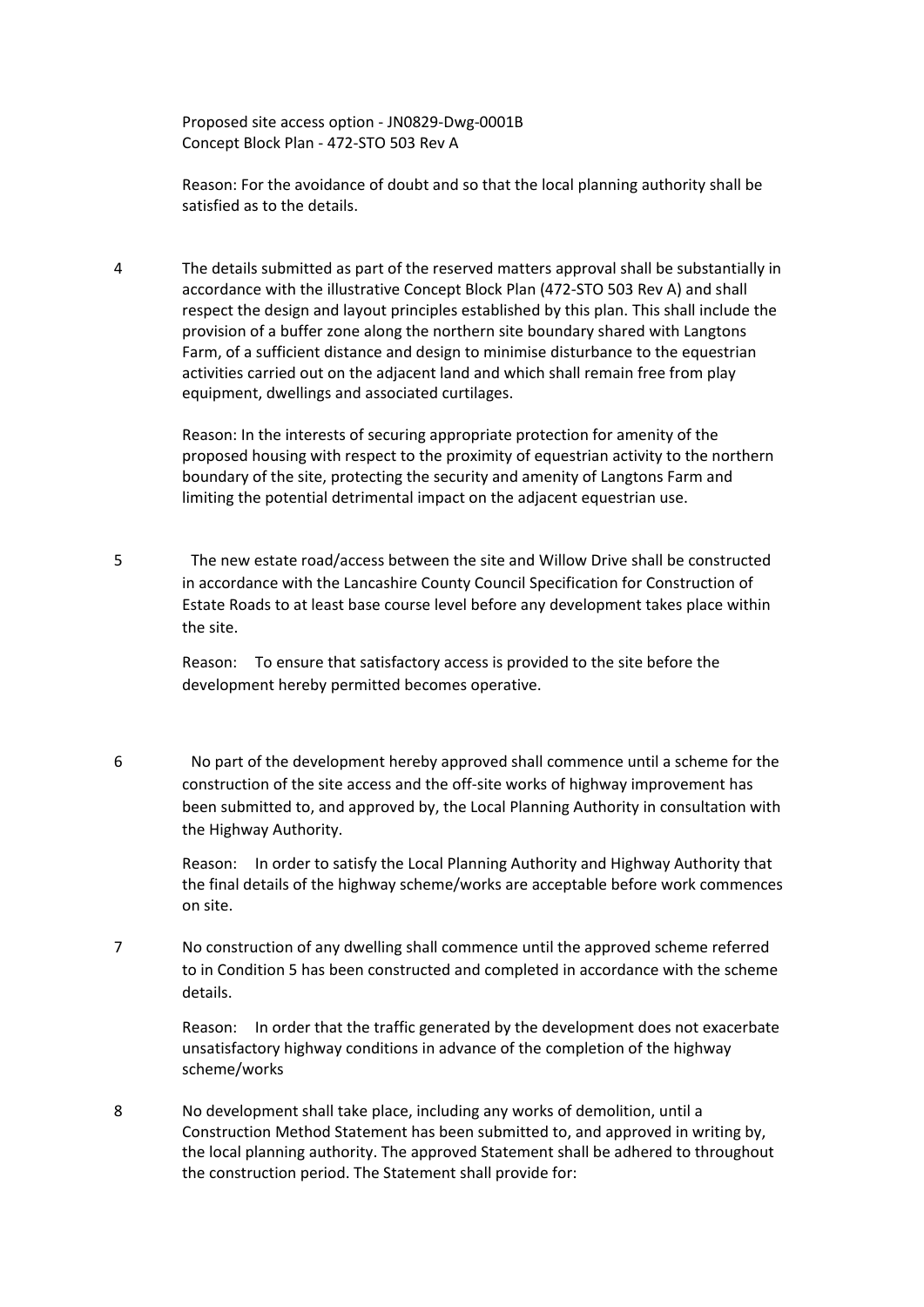- a) the identification of the site access for construction traffic
- b) times of construction activity at the site
- c) times and routes of deliveries to the site
- d) the parking of vehicles of site operatives and visitors
- e) loading and unloading of plant and materials
- f) storage of plant and materials used in constructing the development
- g) the erection and maintenance of security hoarding including decorative displays and facilities for public viewing, where appropriate
- h) wheel washing facilities
- i) measures to control the emission of dust and dirt during construction
- j) a scheme for recycling/disposing of waste resulting from demolition and construction works
- k) Measures to reduce the impact on the adjacent equestrian use during the construction period, including keeping the buffer zone referred to in condition 4 free of plant and materials. It shall also include timings for the construction of the boundary treatments and landscaping along the Langtons Farm boundaries, as referred to in conditions 9 and 22.

Reason: To maintain the safe operation of the pedestrian and highway network in the area limiting the impact on adjacent uses given the proximity to residential properties and the equestrian use.

9 No development shall take place until there has been submitted to and approved in writing by the local planning authority a scheme of programmed landscaping for the area of residential development. The scheme shall include details of: all existing trees and hedgerows and those that are to be retained, together with measures for their protection during the course of the development; all planting and seeding; hard surfacing and the materials to be used; and, means of enclosure. The landscaping scheme shall include a planted zone, no less than 5 metres deep, along the boundaries shared with Langtons Farm and its associated grazing land, which shall comprise a suitable mix of native species that function as defensive plants. All hard and soft landscape works shall be carried out in accordance with the approved programme and details. Any trees or plants which within a period of 5 years commencing with the date of their planting die, are removed or become seriously damaged or diseased shall be replaced in the next planting season with others of similar size and species.

> Reason: To ensure a satisfactory form of development, to protect the amenity and welfare of Langtons Farm and its equestrian use, reduce the risk of crime and to enhance the visual amenities of the locality, and in order to comply with saved Policy EP14 of the Fylde Borough Local Plan.

10 All existing lengths of hedgerow within the proposed residential development area shall be retained, except for where their removal is required for the formation of access points or visibility splays or in other limited circumstances where an equivalent or greater length of hedge is provided as a replacement and has been previously agreed in writing by the Local Planning Authority. No removal, relaying or works to existing hedgerows shall be carried out between March and August inclusive in any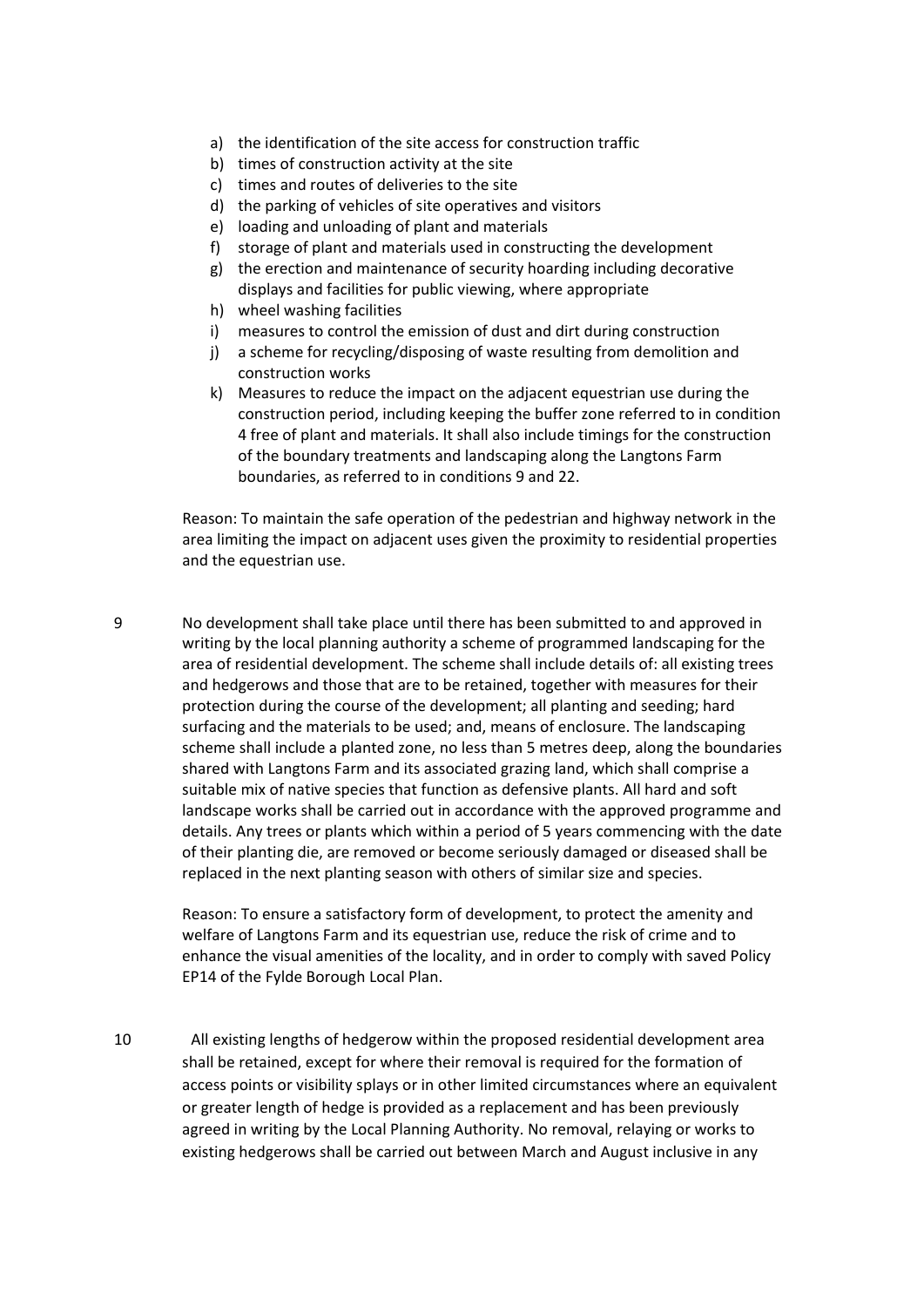one year unless otherwise agreed in writing by the Local Planning Authority.

Reason: In the interests of protecting wildlife and biodiversity and to comply with the provisions of the Wildlife & Countryside Act 1981 and the National Planning Policy Framework.

11 No external lighting shall be installed until details of the lighting scheme have been submitted and approved in writing by Fylde Borough Council. The principles of relevant guidance shall be followed (e.g. the Bat Conservation Trust and Institution of Lighting Engineers guidance Bats and Lighting in the UK, 2009).

> Reason: In the interests of protecting wildlife and biodiversity and to comply with the provisions of the Wildlife & Countryside Act 1981 and the National Planning Policy Framework.

12 Prior to commencement of works a fully detailed method statement to demonstrate that impacts on amphibians (including Common Toad) will be avoided both during the site clearance and development works and during the operational phase shall be submitted for approval in writing by Fylde Borough Council. Any approved details shall be implemented in full. If the presence of Great Crested Newt is detected at any point then all works shall cease until advice has been sought from an appropriately qualified person including regarding the need for a Natural England licence.

> Reason: In the interests of protecting wildlife and biodiversity and to comply with the provisions of the Wildlife & Countryside Act 1981 and the National Planning Policy Framework.

13 Prior to the commencement of works there shall be a further precautionary inspection/survey of ditches to inform any change in the habitat quality for and use by water voles. The report of the survey (together with proposals for mitigation/compensation, if required) shall be submitted to Fylde Borough Council for approval in consultation with specialist advisors. Any necessary and approved measures for the protection of Water Vole will be implemented in full.

> Reason: In the interests of protecting wildlife and biodiversity and to comply with the provisions of the Wildlife & Countryside Act 1981 and the National Planning Policy Framework.

14 No works shall commence until details of bird nesting opportunities to be installed with the re-developed site have been submitted and approved in writing by Fylde Borough Council. The details shall include provision for Song Thrush, Dunnock and House Sparrow (Species of Principal Importance). Consideration should also be given to provision of opportunities for other declining species of bird such as House Martin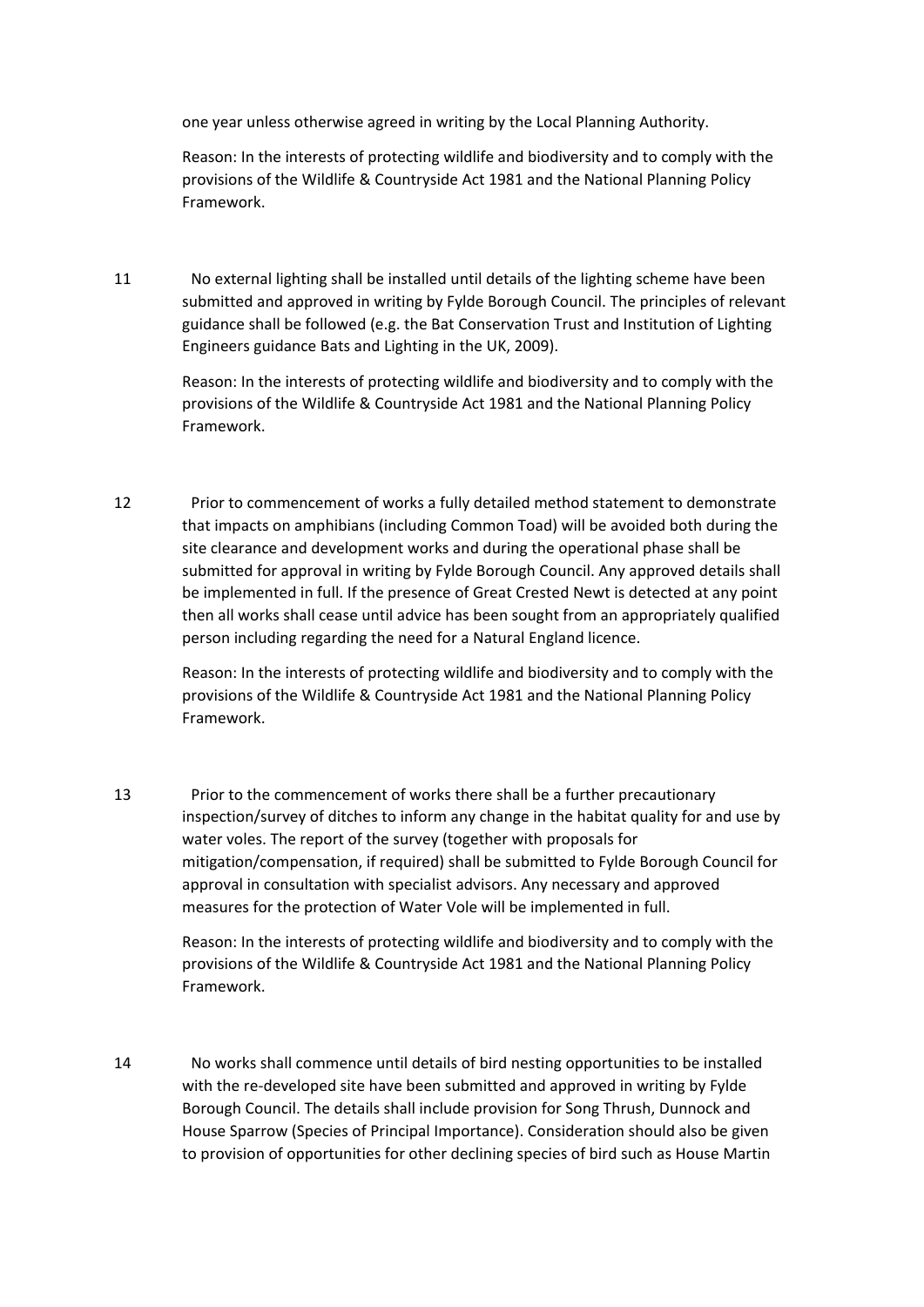and Swift. The approved details shall be implemented in full.

Reason: In the interests of protecting wildlife and biodiversity and to comply with the provisions of the Wildlife & Countryside Act 1981 and the National Planning Policy Framework.

15 No works shall commence until full details of bat roosting opportunities to be installed within the re-developed site (in addition to that required by NE licence) have been submitted and approved in writing by Fylde Borough Council. Approved details shall be implemented in full. Please see the Bat Conservation Trust website Bat Product Listv5 (642 KB) on www.bats.org.uk/pages/new\_build

> Reason: In the interests of protecting wildlife and biodiversity and to comply with the provisions of the Wildlife & Countryside Act 1981 and the National Planning Policy Framework.

16 No tree felling, vegetation clearance works, demolition work or other works that may affect nesting birds shall take place between 1st March and 31st August inclusive, unless surveys by a competent ecologist show that nesting birds would not be affected.

> Reason: In the interests of protecting wildlife and biodiversity and to comply with the provisions of the Wildlife & Countryside Act 1981 and the National Planning Policy Framework.

17 No site clearance, site preparation or development work shall take place until a fully detailed landscaping/habitat creation and management plan has been submitted and approved in writing by Fylde Borough Council. The scheme shall demonstrate (1) adequate planting of native species appropriate to the locality to compensate for direct and indirect impacts, (2) that habitat connectivity through the site and to the wider area will be retained as a minimum, including for amphibians (3) that any planting along site boundaries will comprise appropriate native species, (4) provide details of habitat creation for amphibians and (5) maintenance and enhancement of the biodiversity value of retained and established habitats and the site as a whole. The approved details shall be implemented in full.

> Reason: In the interests of protecting wildlife and biodiversity and to comply with the provisions of the Wildlife & Countryside Act 1981 and the National Planning Policy Framework.

18 The development permitted by this planning permission shall be carried out in accordance with the approved Flood Risk Assessment (FRA) (6th October 2014/ SHO 02) and the following mitigation measures detailed within the FRA: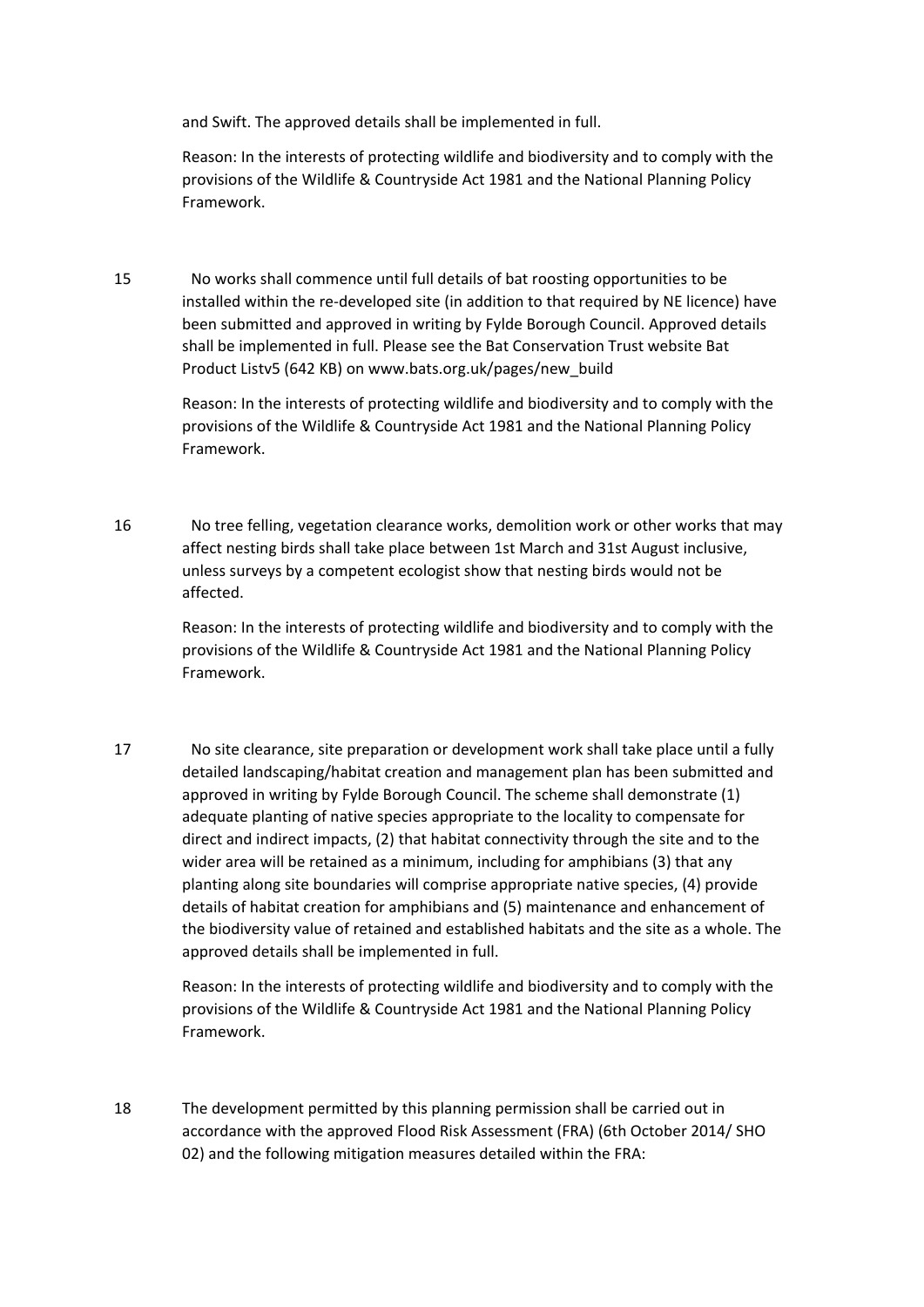- 4. Limiting the surface water run-off generated by the 100 year critical storm so that it will not exceed the run-off from the undeveloped site and not increase the risk of flooding off-site.
- 5. Demonstration within the FRA that the improvement/protection and maintenance of existing flood defences will be provided.
- 6. Finished floor levels are set 150mm above external levels.

The mitigation measures shall be fully implemented prior to commencement and subsequently in accordance with the timing / phasing arrangements embodied within the scheme, or within any other period as may subsequently be agreed, in writing, by the local planning authority in consultation with the lead local flood authority.

Reason: To prevent flooding by ensuring the satisfactory storage of/disposal of surface water from the site and to reduce the risk of flooding to the proposed development and future occupants.

19 Notwithstanding any indication on the approved plans, no development approved by this permission shall commence until a scheme for the disposal of foul and surface waters for the entire site has been submitted to and approved in writing by the Local Planning Authority. Unless otherwise agreed in writing, surface water must drain separate from the foul and no surface water will be permitted to discharge directly or indirectly into the existing foul /combined sewerage systems. Any surface water draining to the dedicated surface water sewer must be restricted to a maximum pass forward flow equivalent to greenfield runoff rates less a 50% betterment The development shall be completed, maintained and managed in accordance with the approved details.

> Reason: To ensure a satisfactory form of development and to prevent an undue increase in surface water run off and to reduce the risk of flooding

20 No development shall commence until details of the design, based on sustainable drainage principles, and implementation of an appropriate surface water sustainable drainage scheme have been submitted to and approved in writing by the local planning authority.

Those details shall include, as a minimum:

- Information about the design storm period and intensity (1 in 30 & 1 in 100 year +30% allowance for climate change), discharge rates and volumes (both pre and post development), temporary storage facilities, the methods employed to delay and control surface water discharged from the site, and the measures taken to prevent flooding and pollution of the receiving groundwater and/or surface waters, including watercourses, and details of floor levels in AOD;
- The drainage strategy should demonstrate that the surface water run-off must not exceed the pre-development greenfield runoff rate. The scheme shall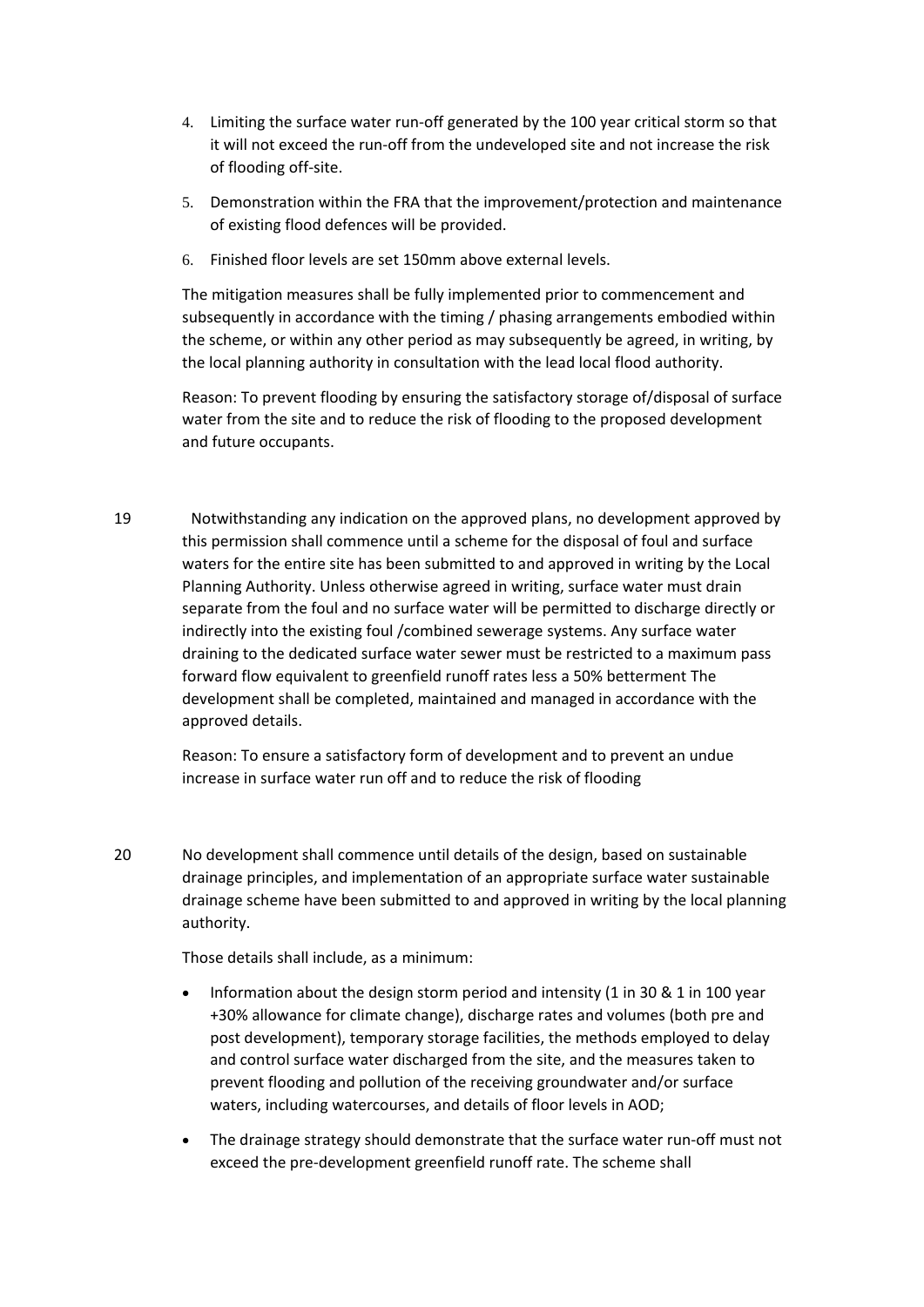subsequently be implemented in accordance with the approved details before the development is completed.

- Any works required off-site to ensure adequate discharge of surface water without causing flooding or pollution (which should include refurbishment of existing culverts and headwalls or removal of unused culverts where relevant);
- Flood water exceedance routes, both on and off site;
- A timetable for implementation, including phasing as applicable;

The scheme shall be implemented in accordance with the approved details prior to first occupation of any of the approved dwellings, or completion of the development, whichever is the sooner. Thereafter the drainage system shall be retained, managed and maintained in accordance with the approved details.

Reason: To ensure that the proposed development can be adequately drained and to ensure that there is no flood risk on or off the site resulting from the proposed development, and to ensure that water quality is not detrimentally impacted by the development proposal

21 No development shall commence until details of an appropriate management and maintenance plan for the sustainable drainage system for the lifetime of the development which, as a minimum, shall include:

- a) the arrangements for adoption by an appropriate public body or statutory undertaker, management and maintenance by a Residents' Management Company
- b) arrangements concerning appropriate funding mechanisms for its on-going maintenance of all elements of the sustainable drainage system (including mechanical components) and will include elements such as:
- c) on-going inspections relating to performance and asset condition assessments
- d) operation costs for regular maintenance, remedial works and irregular maintenance caused by less sustainable limited life assets or any other arrangements to secure the operation of the surface water drainage scheme throughout its lifetime;
- e) means of access for maintenance and easements where applicable.

The plan shall be implemented in accordance with the approved details prior to first occupation of any of the approved dwellings, or completion of the development, whichever is the sooner. Thereafter the sustainable drainage system shall be managed and maintained in accordance with the approved details.

Reason: To ensure that appropriate and sufficient funding and maintenance mechanisms are put in place for the lifetime of the development, to reduce the flood risk to the development as a result of inadequate maintenance, and to identify the responsible organisation/body/company/undertaker for the sustainable drainage